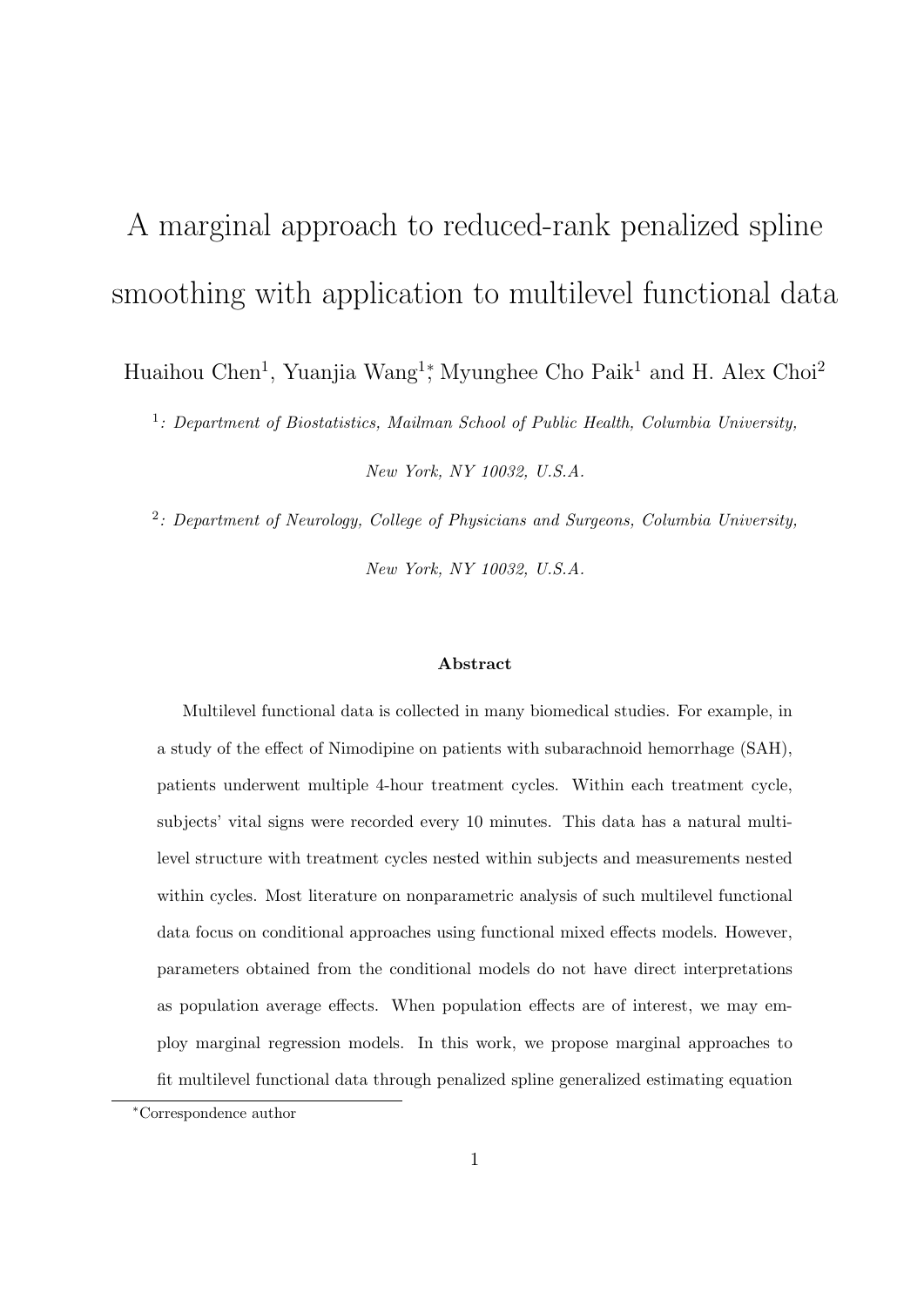(penalized spline GEE). The procedure is effective for modeling multilevel correlated generalized outcomes as well as continuous outcomes without suffering from numerical difficulties. We provide a new variance estimator robust to misspecification of correlation structure. We investigate the large sample properties of the penalized spline GEE estimator with multilevel continuous data and show that the asymptotics falls into two categories. In the small knots scenario, the estimated mean function is asymptotically efficient when the true correlation function is used and the asymptotic bias does not depend on the working correlation matrix. In the large knots scenario, both the asymptotic bias and variance depend on the working correlation. We propose a new method to select the smoothing parameter for marginal penalized spline regression based on an estimate of the asymptotic mean squared error (MSE). Finally, we apply the methods to the SAH study to evaluate a recent debate on discontinuing the use of Nimodipine in the clinical community.

**Key words:** Penalized spline; GEE; Semiparametric models; Longitudinal data; Functional data

## **1 Introduction**

Multilevel functional data is often collected in many biomedical studies. For example, in a study of the effect of Nimodipine on patients diagnosed with subarachnoid hemorrhage (SAH) introduced in section 1.1 below, each patient is administered with one of the two doses of Nimodipine during multiple 4-hour treatment cycles, and their clinical outcomes were recorded every 10 minutes (Choi et al. 2011). The data has a multilevel structure with treatment cycles nested within subjects and repeated outcome measurements nested within cycles.

Modeling multilevel functional data has recently received extensive attention. Brumback and Rice (1998) used smoothing splines based methods to analyze nested samples of function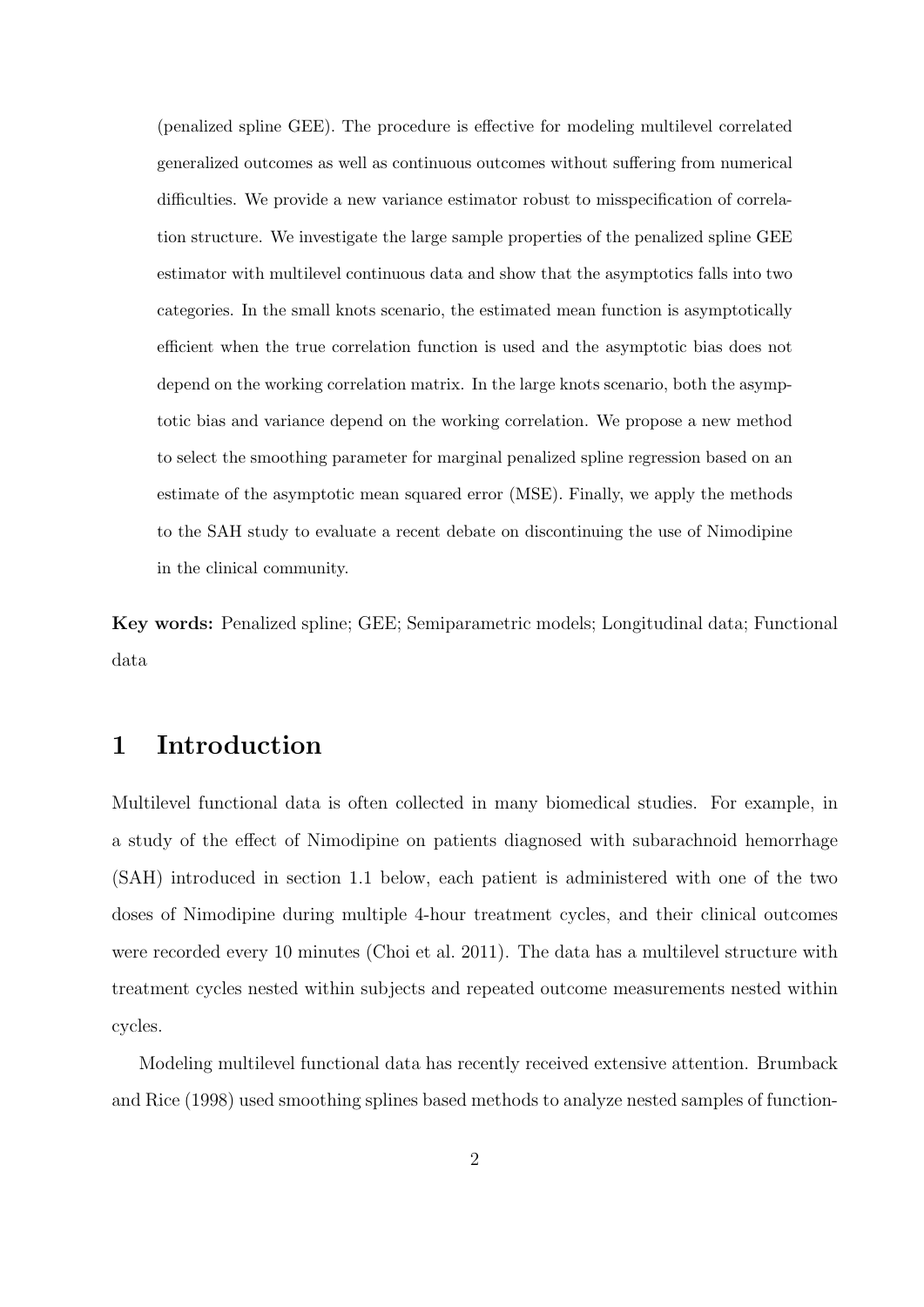al data. Guo (2002) proposed a functional mixed effects model with functional random effects fitted by a Kalman filtering. Zhou et al. (2008) proposed jointly modeling paired sparse functional data with reduced rank principal components. Baladandayuthapani et al. (2008) and Staicu et al. (2010) developed a functional mixed effects model based Bayesian approaches for correlated multilevel spatial data. Crainiceanu et al. (2009) proposed methods for functional regression with multilevel functional predictors under a mixed effects model framework. Apanasovich et al. (2008) proposed a composite likelihood based approach for correlated binary data. Di et al. (2009) developed a functional multivariate analysis of variance which used a few functional principal components to reduce dimensionality.

The above methods on multilevel functional data in the current literature focus on conditional approaches through a functional mixed effects model or functional principal components analysis. In clinical trials, such as the SAH study described in section 1.1 (Choi et al. 2011), the goal is to estimate the population average effect or group difference. To achieve this goal, marginal approaches are more suitable than conditional approaches. There is a wealth of literature on nonparametric marginal regression models through local polynomial or kernel based methods (see for example, Lin and Carroll 2000, Welsh et al. 2002, Lin et al. 2004). In particular, Welsh et al. (2002) compared the efficiency of the local kernel based methods with spline based methods for marginal models with single-level functional data. However, it is not straightforward to apply kernel smoothing to accommodate the multilevel data structure. A few other works that propose marginal models fitted by smoothing splines include Ibrahim and Suliadi (2010a, 2010b). In a variable selection setting, Fu (2003) proposed penalized generalized estimating equation (penalized spline GEE) to handle collinearity among variables.

The pros and cons of marginal versus conditional model for longitudinal data has been debated extensively in literature (see for example, Diggles et al. 2002). Marginal models provide a direct estimation of the population average effect. In contrast, for generalized outcomes, conditional models do not directly give estimators of population averaged marginal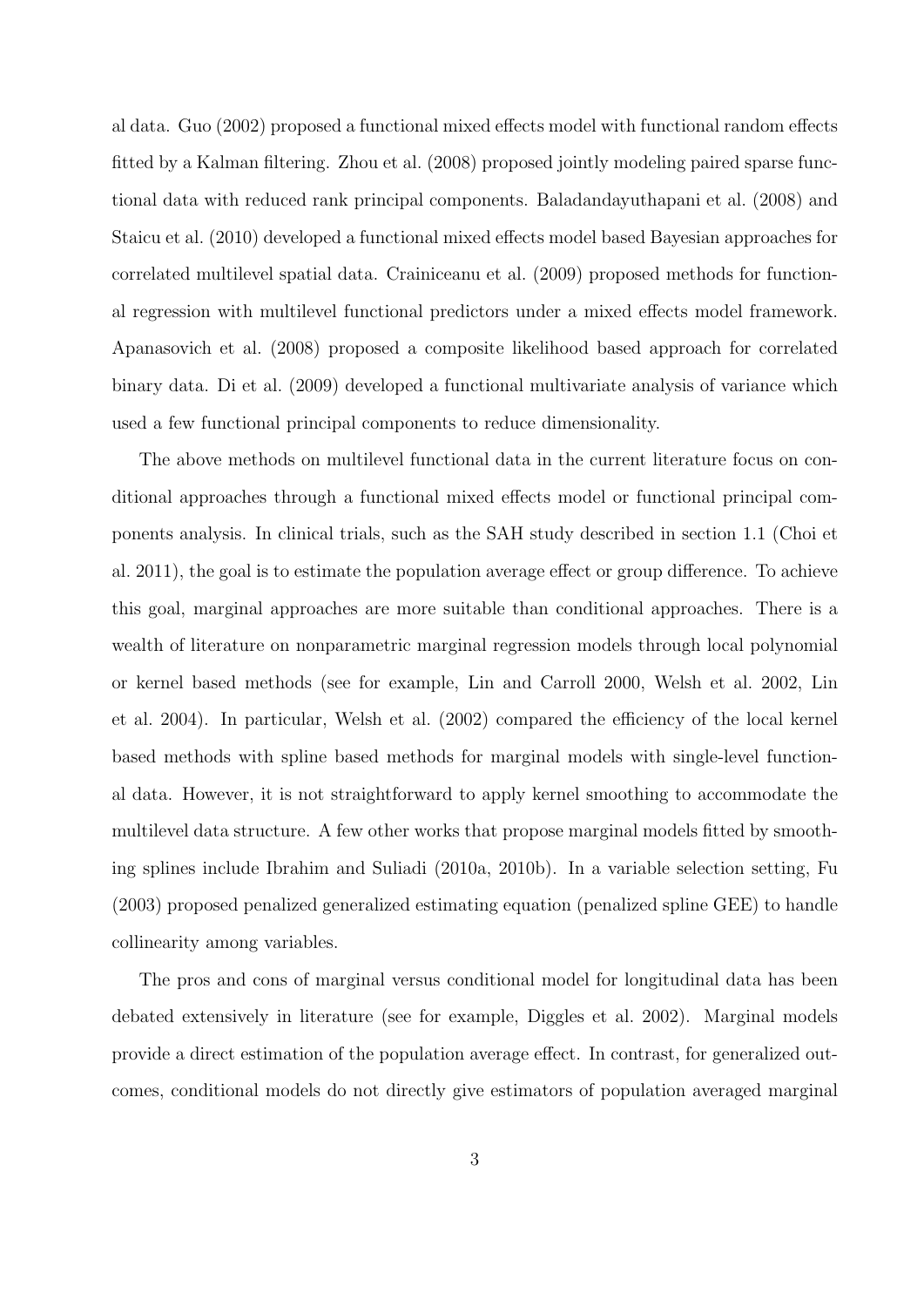effects due to a non-identity link function. Therefore, when marginal effects are of interest, subject-specific random effects need to be integrated out, usually through numerical integration. In addition, a potential computational advantage of the marginal regression is that since the procedure only requires the specification of the first two moments of the marginal distribution, it is particularly effective for modeling correlated generalized outcomes. Numerical algorithms for conditional approaches for multilevel functional data with generalized outcomes may not always converge. In the SAH study, the functional mixed effects model with a two-level random effects did not converge for the primary binary outcome. Furthermore, a widely known advantage of using a robust sandwich variance estimator in marginal models is that it remains consistent under a misspecified working correlation structure. For a parametric model, the estimated mean parameters are asymptotically efficient when the true correlation is used. However, for nonparametric models fitted by local polynomials, such property does not hold (Lin and Carroll 2000). To take into account the within-cluster correlation to improve efficiency, seemingly unrelated kernel estimator should be used (Wang 2003, Lin et al. 2004). It may not be straightforward to adapt local kernel based approaches to effectively account for more complicated multilevel functional data.

There is few literature on marginal approaches for multilevel functional data through reduced-rank penalized spline smoothing (P-spline; Eilers and Marx 1996; Ruppert et al. 2003). In this work, we study semiparametric marginal regression models with multilevel continuous or generalized functional data. The developed penalized spline GEE and robust variance estimator provide tools to evaluate the population average effect without requiring integrating over the distribution of the random effects. The rest of the manuscript is organized as follows. In section 1.1, we provide an overview of the clinical study that motivated this research. In section 2, we present the penalized spline GEE for marginal models along with a robust variance estimator. In section 3, we investigate large sample properties of the proposed estimator and show that similar to independent data, the asymptotics fall into two scenarios. For the small knots scenario, the estimated population mean function is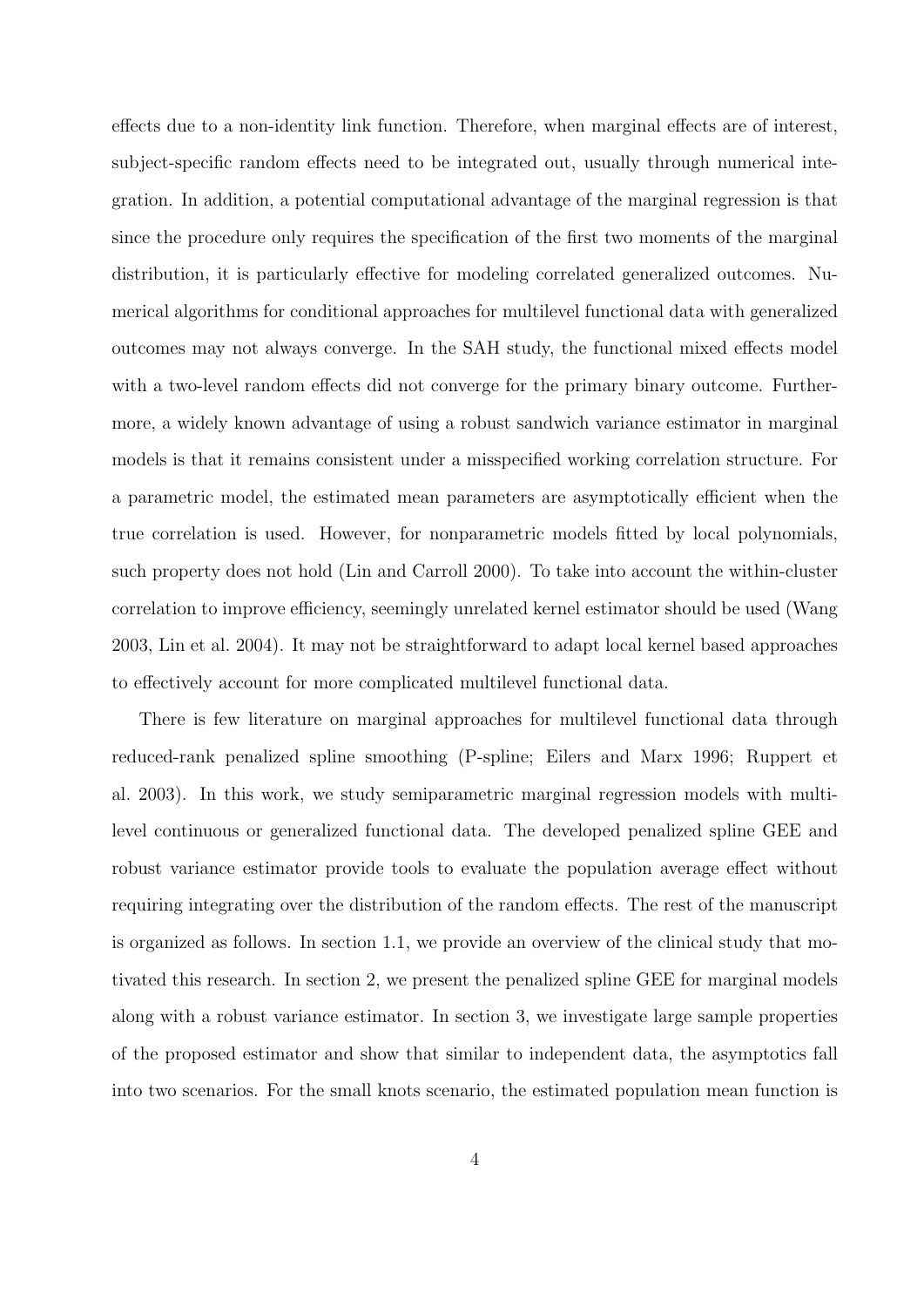asymptotically efficient when the true correlation function is used and the asymptotic bias does not depend on the working correlation matrix. For the large knots scenario, both the asymptotic bias and variance depend on the working correlation. In section 4, we use the asymptotic results to develop a new method to select the smoothing parameter for marginal regressions based on an estimated asymptotic mean squared error (MSE). In section 5, we carry out extensive simulation studies to examine the performance of the approaches under various models. In section 6, we apply the proposed methods to the SAH study to evaluate a debatable recommendation in the clinical community to discontinue the use of Nimodipine among SAH patients. Lastly, in section 7 we conclude with some remarks.

#### **1.1 Motivating example: Nimodipine and the SAH study**

Subarachnoid hemorrhage (SAH) is an acute cerebrovascular event caused by rupture of a cerebral aneurysm. It can have devastating consequences, causing serious morbidity and mortality. Nimodipine is the only medication shown in phase III trials to improve clinical outcomes after SAH (Dorhout et al. 2007). Although initial clinical studies did not document low blood pressure as a side effect, a decrease in the blood pressure and even a decrease in brain oxygen delivery has been observed during routine clinical usage (Stiefel et al. 2004). In light of these clinical findings, the effectiveness of Nimodipine has been challenged. In fact, recent clinical guidelines have suggested discontinuing the use of Nimodipine when administration is associated with significant decreases in blood pressure. Although this is a strong recommendation, the committee admits to little clinical data supporting their recommendation (Dringer et al. 2011). In this work, we aim to quantify the effect of Nimodipine on various physiologic outcomes from an observational study of SAH patients admitted to a neurological intensive care unit (Choi et al. 2011).

Nimodipine is administered to patients with SAH at one of the two doses every 4 hours, creating multiple 4-hour treatment cycles. Within each treatment cycle, subjects' vital signs such as mean arterial blood pressure (MAP) and brain tissue oxygenation are recorded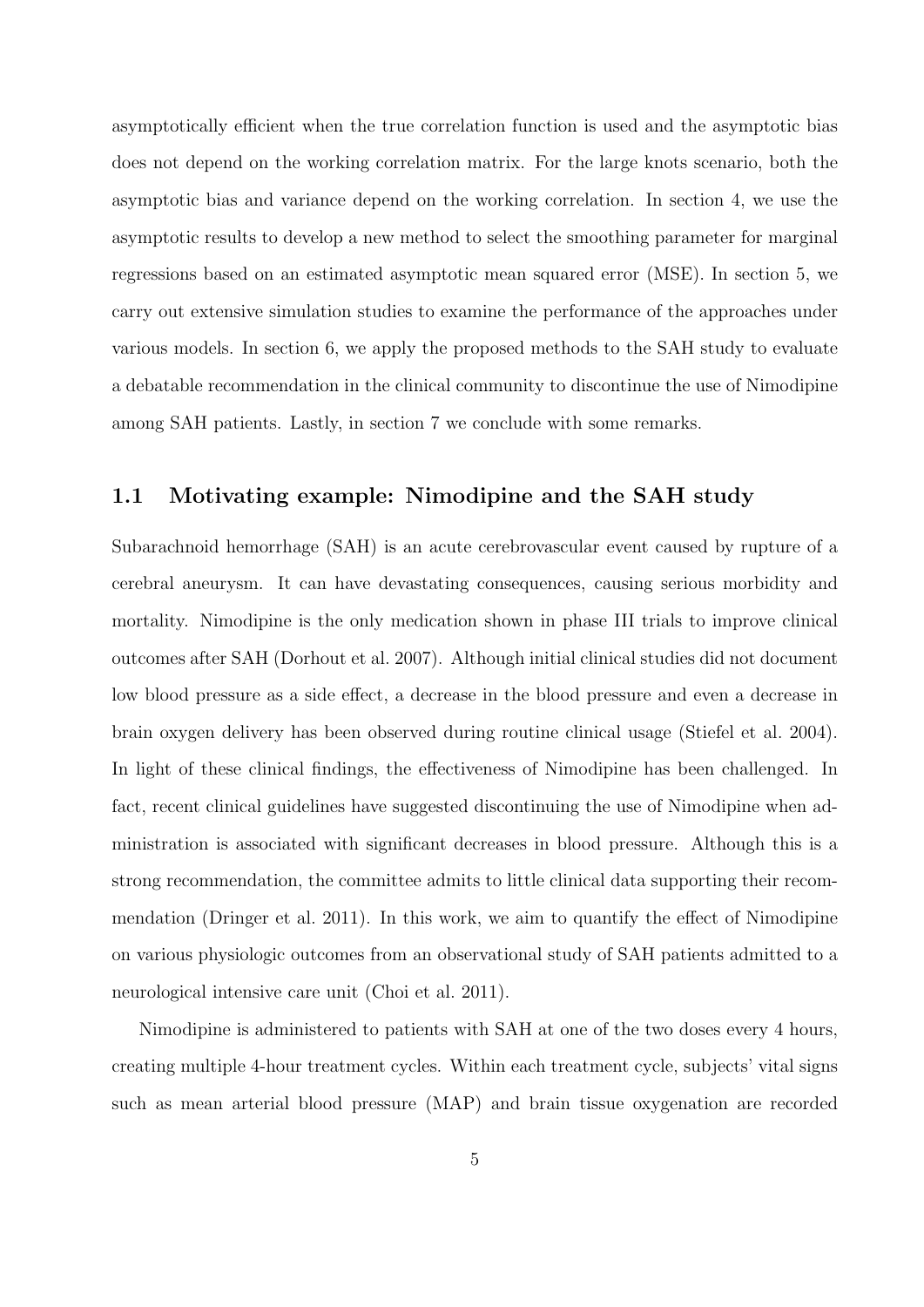continuously and averaged over 10 minutes. Every 4 hours a patient receives a high dose or a low dose of Nimodipine depending on his or her clinical profile. This scenario creates a natural multilevel data structure with treatment cycles nested within subjects and repeated outcome measurements nested within cycles. Our primary research interest is to estimate mean physiologic outcomes averaged across treatment cycles and across subjects to evaluate the acute effects of Nimodipine on systemic and brain physiology. Specific research questions include whether Nimodipine increases or reduces the MAP and its effect on the risk of cerebral autoregulation loss.

## **2 Marginal nonparametric or semiparametric models and reduced rank smoothing**

#### **2.1 Single-level continuous functional data**

Let  $i = 1, \dots, n$  index subject and let  $j = 1, \dots, n_i$  index observations within a subject. Let  $Y_i = (Y_{i1}, \dots, Y_{in_i})^T$  denote a vector of outcomes on the *i*th subject, let  $X_{ij}$  denote a vector of covariates and let  $X_i = (X_{i1}, \dots, X_{in_i})^T$ . For simplicity in illustration, we present methods for a nonparametric model. It is straightforward to extend it to semiparametric models such as a partially linear model. Consider the marginal regression,

$$
E(Y_{ij}|X_{ij}) = f(X_{ij}), \quad \text{cov}(Y_i|X_i) = \Sigma_i,
$$

where  $f(\cdot)$  is an unspecified smooth function. Let  $B(x)$  denote an *l*-dimensional vector of spline basis functions, such as B-splines or truncated polynomials. For the *p*th order truncated polynomial with K knots,  $B(x) = [1, x, \dots, x^p, (x - \tau_1)^p_+, \dots, (x - \tau_K)^p_+]^T$ , where  $\tau_1, \dots, \tau_K$  is a sequence of knots. Let  $B_i = [B(X_{i1}), \dots, B(X_{in_i})]^T$  denote the  $n_i \times l$  matrix of basis functions. Given the covariance matrix  $\Sigma_i$ , the usual penalized spline estimator with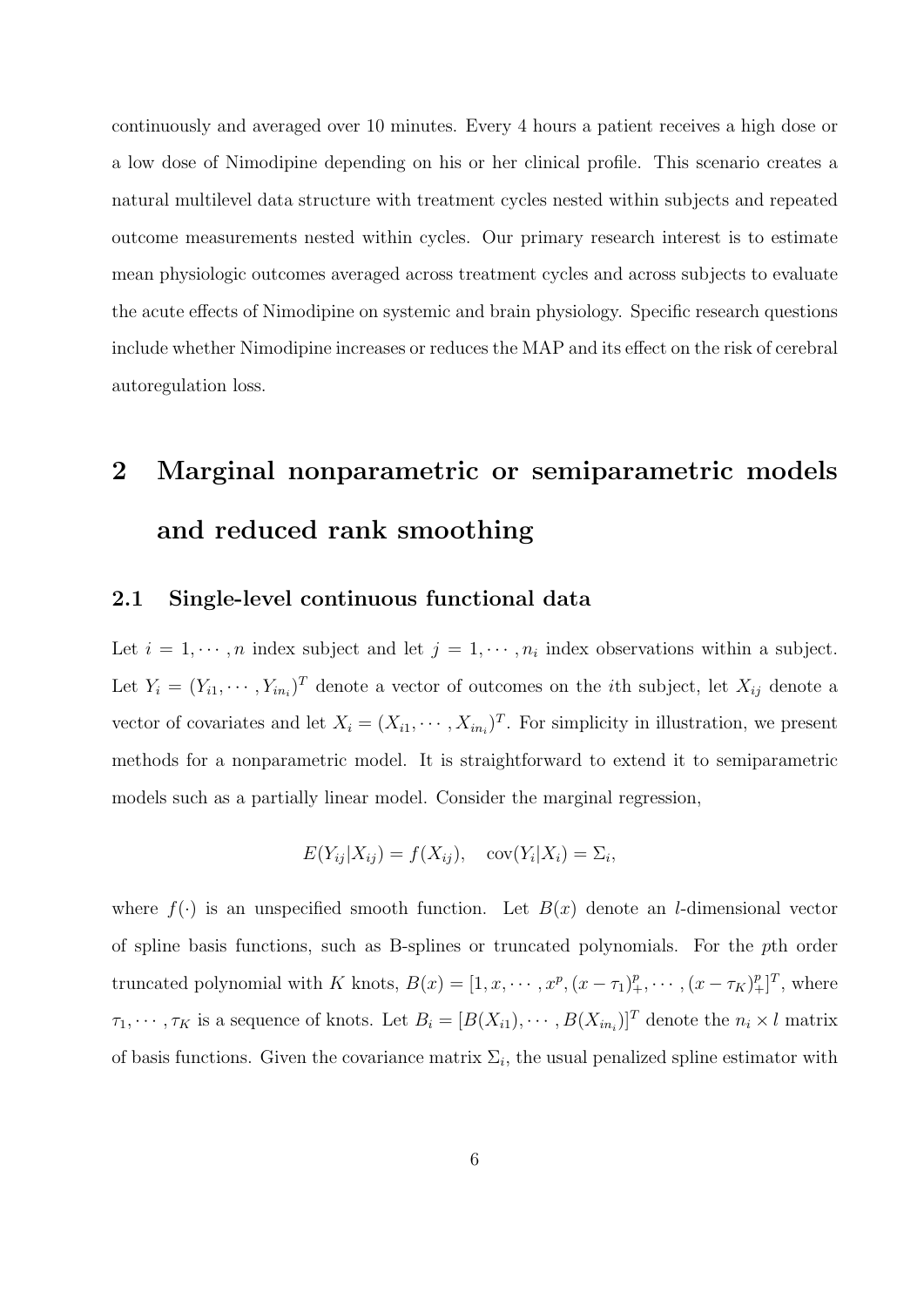the *q*th order penalty minimizes a weighted least-square,

$$
\sum_{i=1}^{n} (Y_i - B_i \theta)^T \Sigma_i^{-1} (Y_i - B_i \theta) + \lambda \int_a^b \left\{ [B^T(x)\theta]^{(q)} \right\}^2 dx,
$$

where  $\theta$  is a vector of basis coefficients and  $\lambda$  is a smoothing parameter. Using a differencebased penalty matrix, the above can be expressed as:

$$
\sum_{i=1}^{n} (Y_i - B_i \theta)^T \Sigma_i^{-1} (Y_i - B_i \theta) + \lambda \theta^T D_q \theta,
$$

where  $D_q$  is an appropriate penalty matrix depending on the chosen basis. For example, for the *p*th order truncated polynomial basis, we have  $q = p + 1$  and  $D_q = \text{diag}(\mathbf{0}_{p+1}, \mathbf{1}_K)$ . The fitted value at a fixed point is  $\hat{f}(x) = B^T(x)\hat{\theta}$  and its standard error is estimated from

$$
B^{T}(x) \left( \sum_{i=1}^{n} B_{i}^{T} \Sigma_{i}^{-1} B_{i} + \lambda D_{q} \right)^{-1} \sum_{i=1}^{n} B_{i}^{T} \Sigma_{i}^{-1} B_{i} \left( \sum_{i=1}^{n} B_{i}^{T} \Sigma_{i}^{-1} B_{i} + \lambda D_{q} \right)^{-1} B(x).
$$
 (1)

In practice,  $\Sigma_i$  is often unknown and will be estimated under a parametric model. A misspecified parametric model would lead to an inconsistent estimate of the standard error of  $\widehat{f}(x)$ .

Next, consider the GEE for a parametric mean model with a design matrix  $Z_i$  which solves

$$
\sum_{i=1}^{n} Z_i^T V_i^{-1} (Y_i - Z_i \eta) = 0,
$$

where  $V_i$  is a working covariance matrix of  $Y_i$  not necessary equal to the true covariance  $\Sigma_i$ . Although no likelihood is assumed for the GEE-based approaches, the estimating equation can be treated as the score equation for mean parameters from a partly exponential model (Zhao, Prentice and Self 1992). For a model with a nonparametric mean function, adding a roughness penalty to a partly exponential model and taking the partial derivative with respect to the basis coefficients for the mean function motivates the penalized spline GEE,

$$
\sum_{i=1}^{n} B_{i}^{T} V_{i}^{-1} (Y_{i} - B_{i} \theta) - \lambda D_{q} \theta = 0,
$$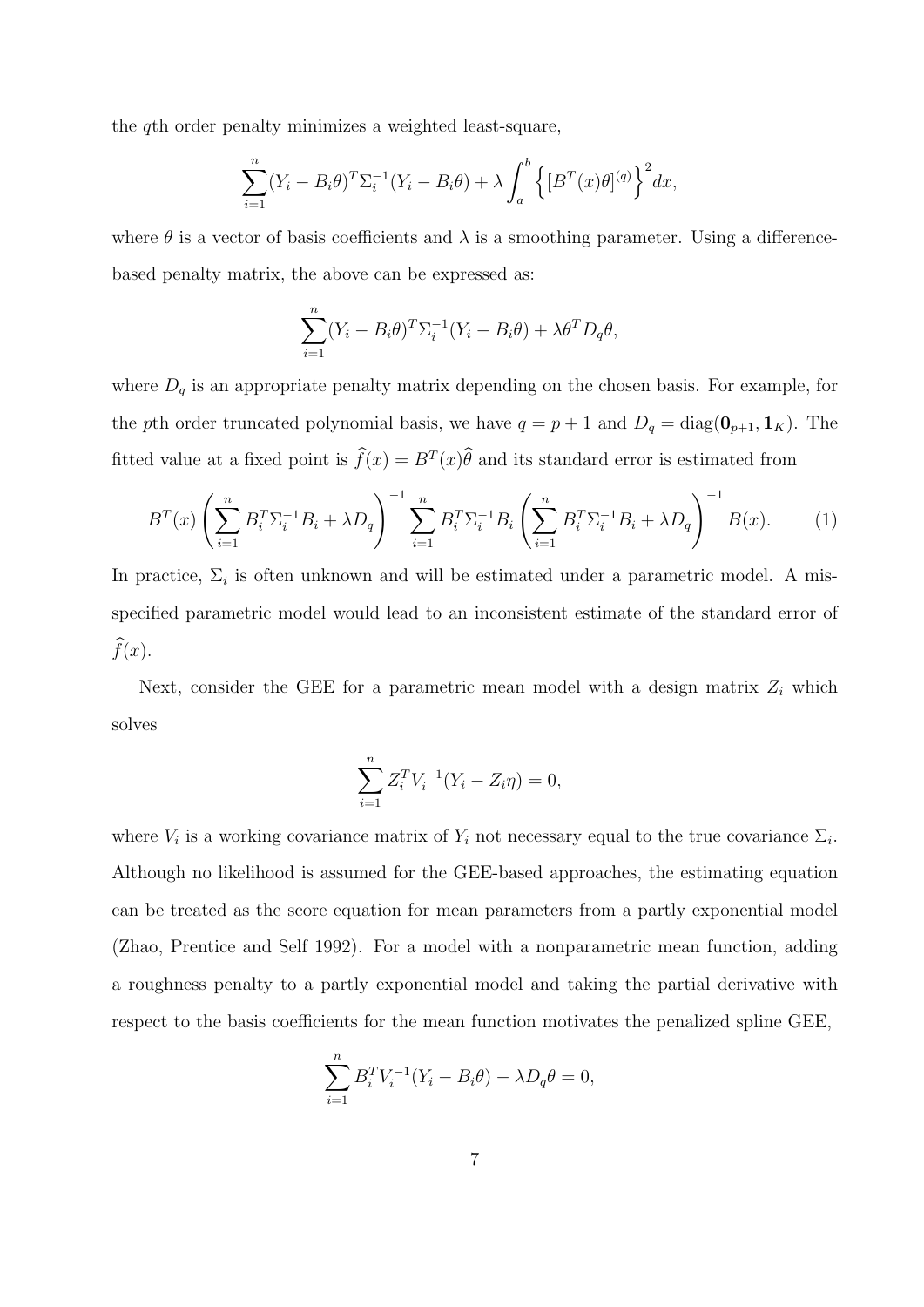where again  $V_i$  is a working covariance matrix. When ignoring the penalty term, the penalized spline GEE reduces to a regular parametric GEE. The solution is

$$
\widehat{\theta}_{\lambda} = \left(\sum_{i=1}^{n} B_i^T V_i^{-1} B_i + \lambda D_q\right)^{-1} \sum_{i=1}^{n} B_i^T V_i^{-1} Y_i, \tag{2}
$$

and the sandwich covariance formula for  $\widehat{\theta}_{\lambda}$  is

$$
cov(\widehat{\theta}_{\lambda}) = H_{n,\lambda}^{-1} M_n H_{n,\lambda}^{-1},
$$
\n(3)

where  $H_{n,\lambda} = \sum_{i=1}^{n} B_i^T V_i^{-1} B_i + \lambda D_q$ , and  $M_n = \sum_{i=1}^{n} B_i^T V_i^{-1} (Y_i - B_i \theta) (Y_i - B_i \theta)^T V_i^{-1} B_i$ . The sandwich variance for  $\widehat{f}(x)$  is

$$
\text{var}[\widehat{f}(x)] = B^T(x)\text{cov}(\widehat{\theta}_{\lambda})B(x).
$$

Let  $\tau$  index a finite dimensional parameter vector for  $V_i$  and let  $\hat{V}_i = V_i(\hat{\tau})$ . The variance is then estimated by  $\widehat{H}_{n,\lambda} = \sum_{i=1}^n B_i^T \widehat{V}_i^{-1} B_i + \lambda D_q$  and  $\widehat{M}_n = \sum_{i=1}^n B_i^T \widehat{V}_i^{-1} (Y_i - B_i \widehat{\theta}_0) (Y_i - B_i \widehat{\theta}_0)$  $B_i \widehat{\theta}_0$ <sup>T</sup> $\widehat{V}_i^{-1} B_i$  in (3), where  $\widehat{\theta}_0$  is an initial regression spline estimator.

Note that this new variance estimator (3) differs from the usual model-based estimator in (1). It shares the robustness property as the sandwich variance estimator for the parametric marginal regressions: it remains consistent even if the correlation structure is misspecified.

#### **2.2 Single-level generalized functional data**

Again, first consider a nonparametric model

$$
E(Y_{ij}|X_{ij}) = \mu_{ij}, \quad g(\mu_{ij}) = f(X_{ij}),
$$

where  $g(\cdot)$  is a known link function and  $f(\cdot)$  is an unspecified smooth function. Let  $\mu(\cdot)$  $g^{-1}(\cdot)$  denote the inverse of the link function, and with a little abuse of notation, let  $\mu(B_i \theta) =$  $[\mu(B_{i1}^T\theta), \cdots, \mu(B_{in_i}^T\theta)]^T$ . The penalized spline GEE for generalized outcomes is then

$$
\sum_{i=1}^{n} D_i^T(\theta) [V_i(\theta)]^{-1} [Y_i - \mu(B_i \theta)] - \lambda D_q \theta = 0,
$$
\n(4)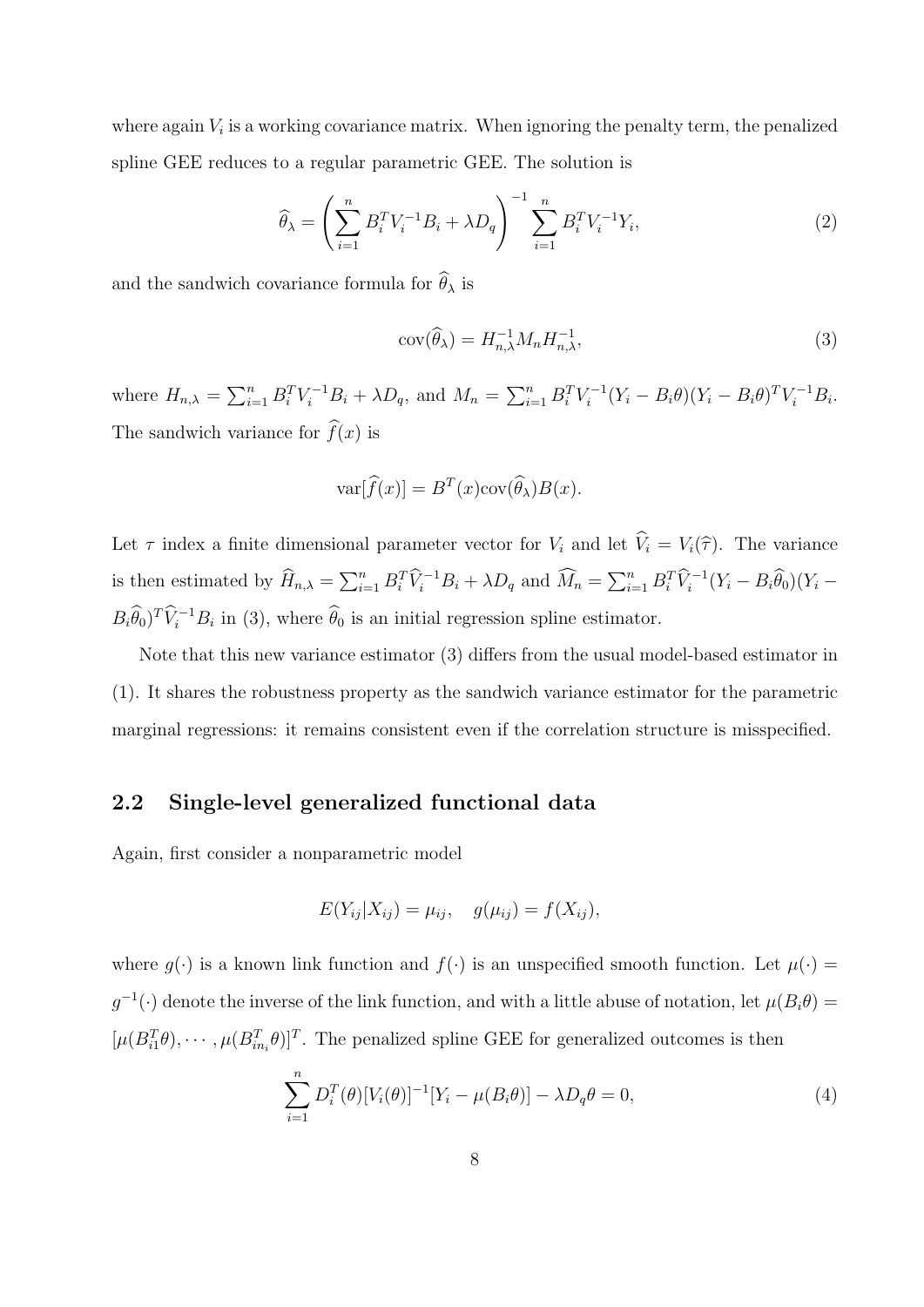where  $D_i(\theta) = \frac{\partial \mu(B_i \theta)}{\partial \theta}$ ,  $V_i(\theta) = A_i^{1/2}$  $i^{1/2}(\theta)R_i(\tau)A_i^{1/2}$  $A_i^{1/2}(\theta), A_i(\theta) = \text{diag}[\text{var}(Y_{i1}), \cdots, \text{var}(Y_{in_i})],$ and  $R_i(\tau)$  is a working correlation matrix. Similar to the continuous outcome model, the sandwich covariance estimator for  $\hat{\theta}_{\lambda}$  takes the same form as (3) with

$$
H_{n,\lambda}(\theta) = \sum_{i=1}^{n} B_i^T A_i(\theta) [V_i(\theta)]^{-1} A_i(\theta) B_i + \lambda D_q \text{ and}
$$
  

$$
M_n(\theta) = \sum_{i=1}^{n} B_i^T A_i(\theta) [V_i(\theta)]^{-1} [Y_i - \mu(B_i \theta)] [Y_i - \mu(B_i \theta)]^T [V_i(\theta)]^{-1} A_i(\theta) B_i,
$$

which can be estimated by replacing  $\theta$  with  $\widehat{\theta}_{\lambda}$  in the above expressions.

The estimating equation in (4) and the variance estimator are different from the likelihood based conditional approaches. The resulting fitted function and parameters also have different interpretations (population average effects) from the ones obtained from a conditional models (subject-specific effects).

#### **2.3 Multilevel functional data**

For multilevel functional data, let  $Y_{ij}(t_{ijk})$  denote the measurement on the *i*th subject during the *j*th cycle at the *k*th time point, where  $i = 1, \dots, n, j = 1, \dots, n_i$  and  $k = 1, \dots, n_{ij}$ . The marginal methods presented in previous sections can be applied under the working assumption that all measurements on the *i*th subject are independent. However, a good choice of working covariance matrix may improve estimation efficiency. To obtain a reasonable working covariance, we present a two-way functional analysis of variance (ANOVA) working model as,

$$
Y_{ij}(t_{ijk}) = \mu(t_{ijk}) + \eta_j(t_{ijk}) + \xi_i(t_{ijk}) + \gamma_{ij}(t_{ijk}) + \varepsilon_{ijk},
$$
\n(5)

where  $\mu(t)$  is the grand mean function,  $\eta_j(t)$  is the deviation of the *j*th cycle from the grand mean, or the cycle effect,  $\xi_i(t)$  is the subject-specific deviation from the cycle-specific mean function (or the subject effect),  $\gamma_{ij}(t)$  is the interaction effect, and  $\varepsilon_{ijk} \sim N(0, \sigma_{\varepsilon}^2)$  are the residual measurement errors.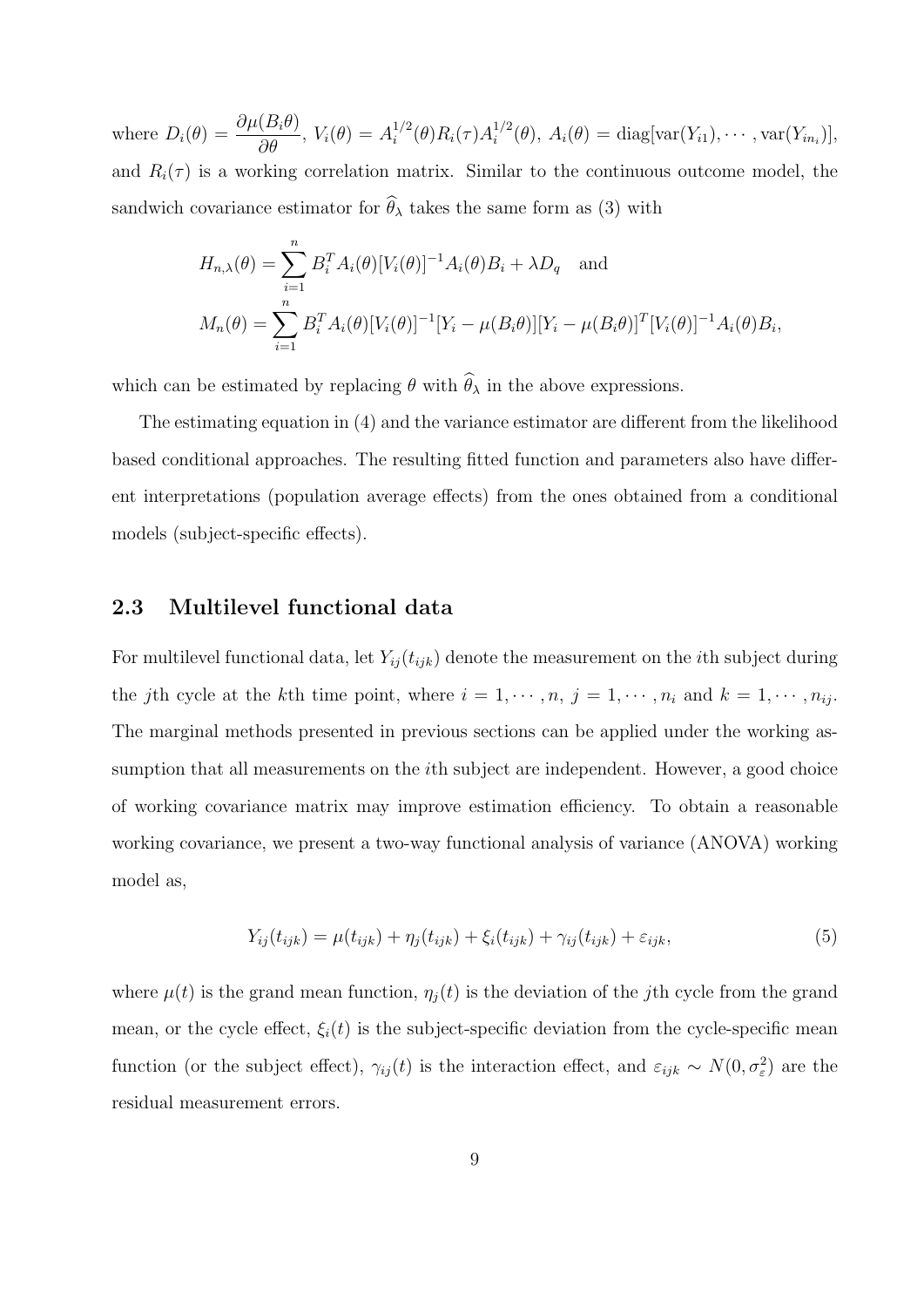Using the spline basis expansion, we have

$$
\mu(t) \approx B^T(t)\mu, \quad \eta_j(t) \approx B^T(t)\eta_j, \quad \xi_i(t) \approx B^T(t)\alpha_i, \quad \gamma_{ij}(t) \approx B^T(t)\gamma_{ij},
$$

where  $\mu$ ,  $\eta_j$ ,  $\alpha_i$  and  $\gamma_{ij}$  are basis coefficients. Let  $Y_{ij} = [Y_{ij}(t_{ij1}), \cdots, Y_{ij}(t_{ijn_{ij}})]^T$  and  $B_{ij} =$  $[B_{ij}(t_{ij1}), \cdots, B_{ij}(t_{ijn_{ij}})]^T$ . Then a working model using regression splines can be expressed as

$$
Y_{ij} = B_{ij}\mu + B_{ij}\eta_j + B_{ij}\alpha_i + B_{ij}\gamma_{ij} + \varepsilon_{ij},
$$
  
\n
$$
\eta_j \sim N(0, \Theta), \quad \alpha_i \sim N(0, \Lambda), \quad \gamma_{ij} \sim N(0, \Gamma), \quad \varepsilon_{ij} \sim N(0, \sigma_\varepsilon^2 I_{n_{ij}}).
$$
\n
$$
(6)
$$

Under the model (6), a working covariance matrix is computed to improve estimation efficiency. Other working covariance can also be used. We do not assume the covariance structure to be correctly specified and will use the robust sandwich formula to compute the standard error of the mean function. For generalized outcomes, a similar functional ANOVA model can be defined.

## **3 Asymptotic properties**

For independent data, Claeskens et al. (2008) showed that the asymptotics of the penalized spline estimator fall into two categories, depending on the number of knots used. Zhu et al. (2008) studied asymptotics for regression spline estimator with correlated data. Here we examine the asymptotics of penalized spline estimator in a marginal model for correlated continuous data.

We assume  $cov(Y_i) = \Sigma$ , thus the covariance matrix does not vary across subjects. Let *V* denote a working covariance matrix of  $Y_i$  and let  $B = (B_1^T, \dots, B_n^T)^T$ . Let  $C^{p+1}([a, b])$ denote the space of all  $p+1$  times continuously differentiable functions defined on [a, b]. Let  $G = (g_{ij})$  and  $V^{-1} = (v^{st})$  with

$$
g_{ij} = \sum_{s \neq t}^{m} \int_{a}^{b} \int_{a}^{b} B_{i}(x) v^{st} B_{j}(y) \rho_{st}(x, y) dx dy + \sum_{s=1}^{m} \int_{a}^{b} B_{i}(x) v^{ss} B_{j}(x) \rho_{s}(x) dx,
$$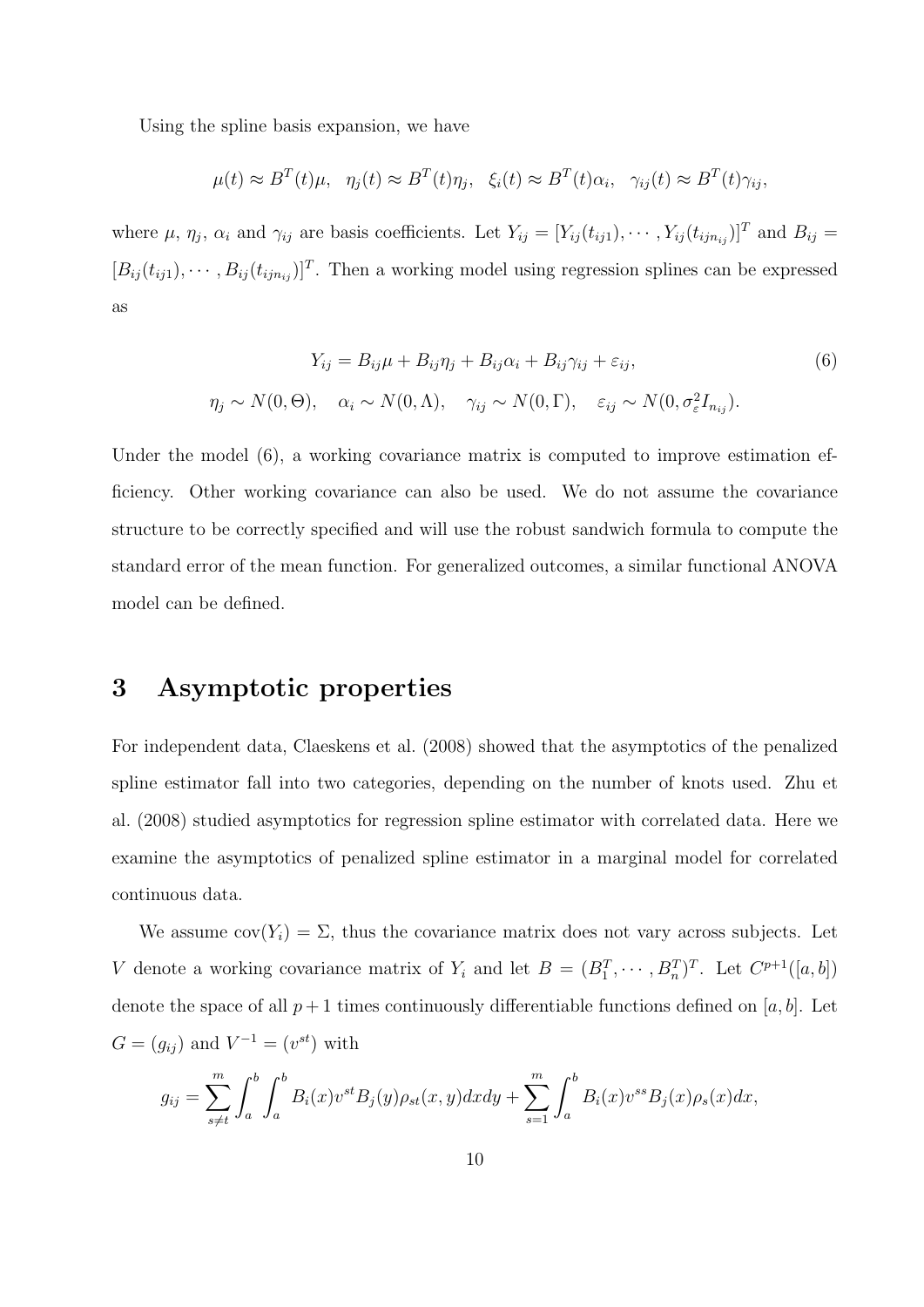where  $Q_{n,jl}(x,y) = \frac{1}{n} \sum_{i=1}^n I(t_{ij} \leq x, t_{i,l} \leq y), Q_{n,j}(x) = \frac{1}{n} \sum_{i=1}^n I(t_{ij} \leq x)$ . Here,  $Q_{jl}(x,y)$ and  $Q_j(x)$  are certain distribution functions with positive continuous density functions  $\rho_{jl}(x, y)$  and  $\rho_j(x)$ . Let  $W = \{w_{ij}\} = V^{-1} \Sigma V^{-1}$  and  $U = \{u_{ij}\}\$ , where

$$
u_{ij} = \sum_{s \neq t}^{m} \int_{a}^{b} \int_{a}^{b} B_{i}(x) w_{st} B_{j}(y) \rho_{st}(x, y) dx dy + \sum_{s=1}^{m} \int_{a}^{b} B_{i}(x) w_{ss} B_{j}(x) \rho_{s}(x) dx.
$$

Denote the approximation bias as  $b_a(t, p+1)$ . Zhu et al. (2008) showed that

$$
b_a(t, p+1) = -\frac{\mu^{(p+1)}(t)}{(p+1)!} \sum_{i=0}^K I(\tau_i \le t < \tau_{i+1}) \delta_i^{p+1} B_{p+1}(\frac{t - \tau_i}{\delta_i}).
$$

Denote the shrinkage bias as  $b_{\lambda}(x, V) =$ *λ n*  $B^{T}(x)(G +$ *λ*  $\frac{\lambda}{n}D_q$ <sup> $-1$ </sup> $D_q$ *β*, where  $\beta = (B^T \mathbf{V}^{-1} B)^{-1} B^T \mathbf{V}^{-1} s_f/n$ ,  $\mathbf{V} = \text{diag}(V, \dots, V)$ , and  $s_f(\cdot) = B^T(\cdot) \beta$  is the best  $L_{\infty}$ approximation to the function  $f(.)$ .

Define  $K_q = \lambda K^{2q}/n$ .

**Theorem 1.** *Assume that conditions A1 through A4 in the appendix hold.*

*1. If*  $K_q = o(1)$  *and*  $f(\cdot) \in C^{p+1}[a, b]$ *, then the following statements hold* 

$$
E[\hat{f}(x)] - f(x) = b_a(x, p+1) + b_{\lambda}(x, V) + o[K^{-(p+1)}] + o\left(\frac{\lambda}{n}K^q\right),
$$
  

$$
var[\hat{f}(x)] = \frac{1}{n}B^T(x)(G + \frac{\lambda}{n}D_q)^{-1}U(G + \frac{\lambda}{n}D_q)^{-1}B(x) + o\left(\frac{K}{n}\right),
$$
  

$$
MSE[\hat{f}(x)] = O\left(\frac{K}{n}\right) + O(K^{-2(p+1)}) + O\left(\frac{\lambda^2}{n^2}K^{2q}\right).
$$

For  $K = O(n^{\frac{1}{2p+3}})$  and  $\lambda = O(n^{\gamma})$  for  $\gamma \le (p+2-q)/(2p+3)$ , the optimal rate for mean *squared error (MSE),*  $n^{-\frac{2p+2}{2p+3}}$ *, is attained by the penalized spline estimator.* 

2. If  $K_q = O(1)$  and  $f(\cdot) \in C^{p+1}[a, b]$ , the following statements hold

$$
E[\widehat{f}(x)] - f(x) = b_a(x, p+1) + b_\lambda(x, V) + o(K^{-q}) + o\left[\left(\frac{\lambda}{n}\right)^{\frac{1}{2}}\right],
$$
  

$$
var[\widehat{f}(x)] = \frac{1}{n}B^T(x)(G + \frac{\lambda}{n}D_q)^{-1}U(G + \frac{\lambda}{n}D_q)^{-1}B(x) + o\left[\frac{1}{n}\left(\frac{\lambda}{n}\right)^{-\frac{1}{2q}}\right],
$$
  

$$
MSE[\widehat{f}(x)] = O\left[\frac{1}{n}\left(\frac{\lambda}{n}\right)^{-\frac{1}{2q}}\right] + O\left(K^{-2q}\right) + O\left(\frac{\lambda}{n}\right).
$$

*For*  $\lambda = O(n^{\frac{1}{2q+1}})$  *and*  $K = O(n^{\frac{1}{2q+1}})$ *, the optimal rate for MSE,*  $n^{-\frac{2q}{2q+1}}$ *, is attained by the penalized spline estimator.*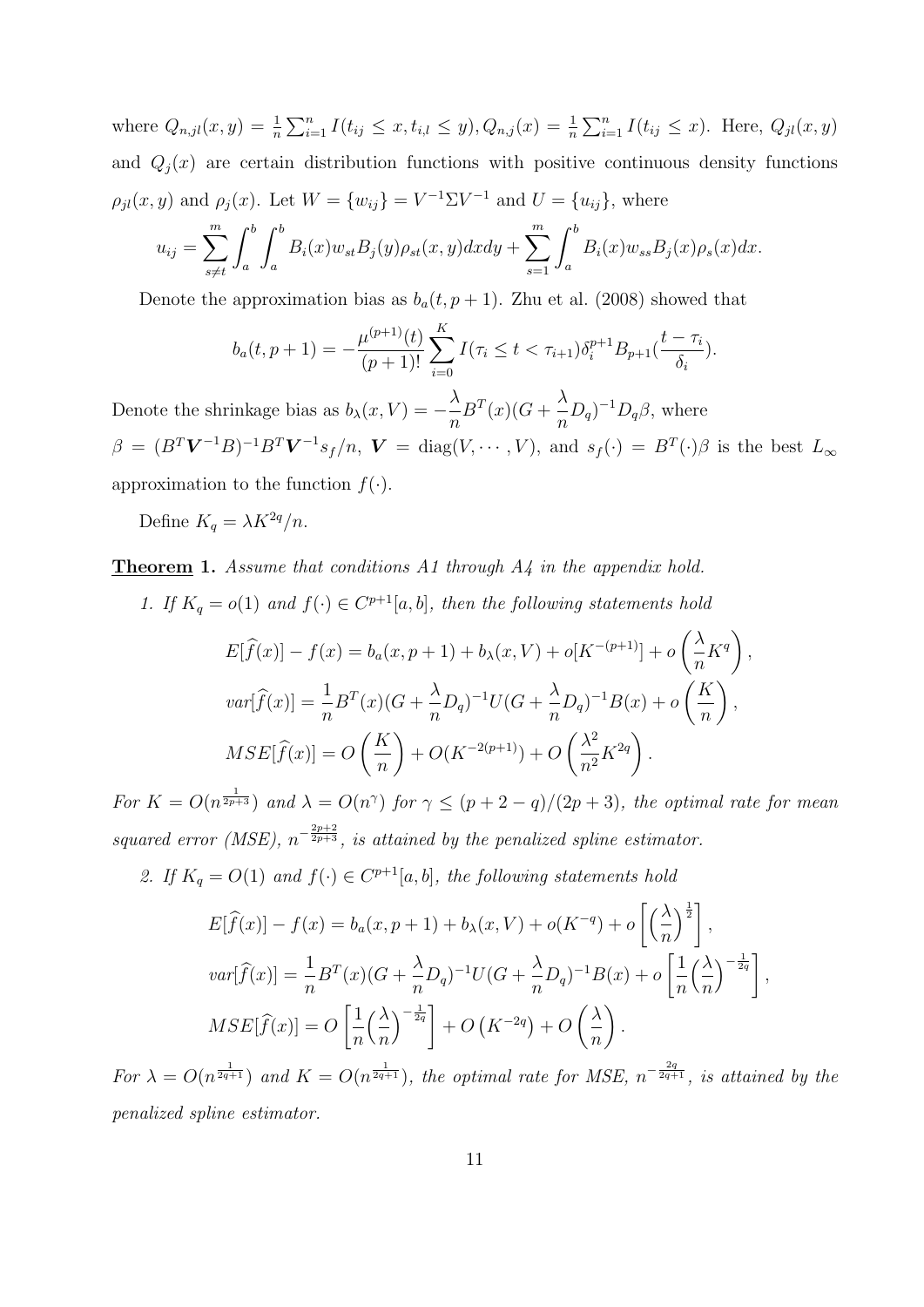Proof of this Theorem is in the technical appendix. We make the following remarks:

**Remark 1.** *The asymptotic scenario 1 is close to regression spline, i.e., the optimal rate of mean squared error (MSE) attained by the penalized spline estimator is similar to a regression spline estimator shown in Zhu et al. (2008). In this case, the shrinkage bias becomes negligible when smoothing parameter*  $\lambda = O(n^{\gamma})$  *is small, that is when*  $\gamma \leq (p+2-q)/(2p+3)$ *. Therefore the asymptotic MSE is dominated by the squared approximation bias and asymptotic variance.*

**Remark 2.** *The asymptotic scenario 2 is close to smoothing spline, i.e., the optimal rate of MSE attained by the penalized spline estimator is similar to a smoothing spline estimator shown in Lin et al. (2004). In this case, the approximation bias becomes negligible when the number of knots*  $K = O(n^{\nu})$  *is large, that is when*  $\nu \geq \frac{q}{(2q+1)(p+1)}$ *. Therefore, the asymptotic MSE is dominated by the squared shrinkage bias and asymptotic variance. This property is useful for developing methods to choose smoothing parameter.*

**Remark 3.** *In the asymptotic scenario 1, since the shrinkage bias is negligible, the asymptotic bias does not depend on the choice of working covariance matrix or the design density Q*(*x*)*.* The asymptotic variance is minimized when the true covariance  $V = \Sigma$  is used, *therefore the asymptotic MSE is minimized when*  $V = \Sigma$ *.* 

**Remark 4.** *In the asymptotic scenario 2, the shrinkage bias is not negligible and the asymptotic bias depends on the working covariance matrix, the true covariance matrix, and the design density*  $Q(x)$ *. Therefore the penalized spline estimator is not "design-adaptive" in the sense of Fan (1992). When λ converges to infinity at a certain rate, we show in the appendix that the asymptotic variance is minimized when*  $V = \Sigma$ *, which is similar to that reported in Welsh et al. (2002).*

In many cases, the working covariance matrix is estimated. Let  $\tau$  index a finite dimensional parameter vector of the *V* and let  $\hat{V} = V(\hat{\tau})$ . Suppose  $\tau$  can be estimated at a parametric rate, i.e.,  $\hat{\tau} = \tau + o_p(n^{-1/2})$ . The next theorem shows that the estimation of  $\hat{\tau}$ does not have any effect on the asymptotic distribution of  $\hat{f}(x)$ .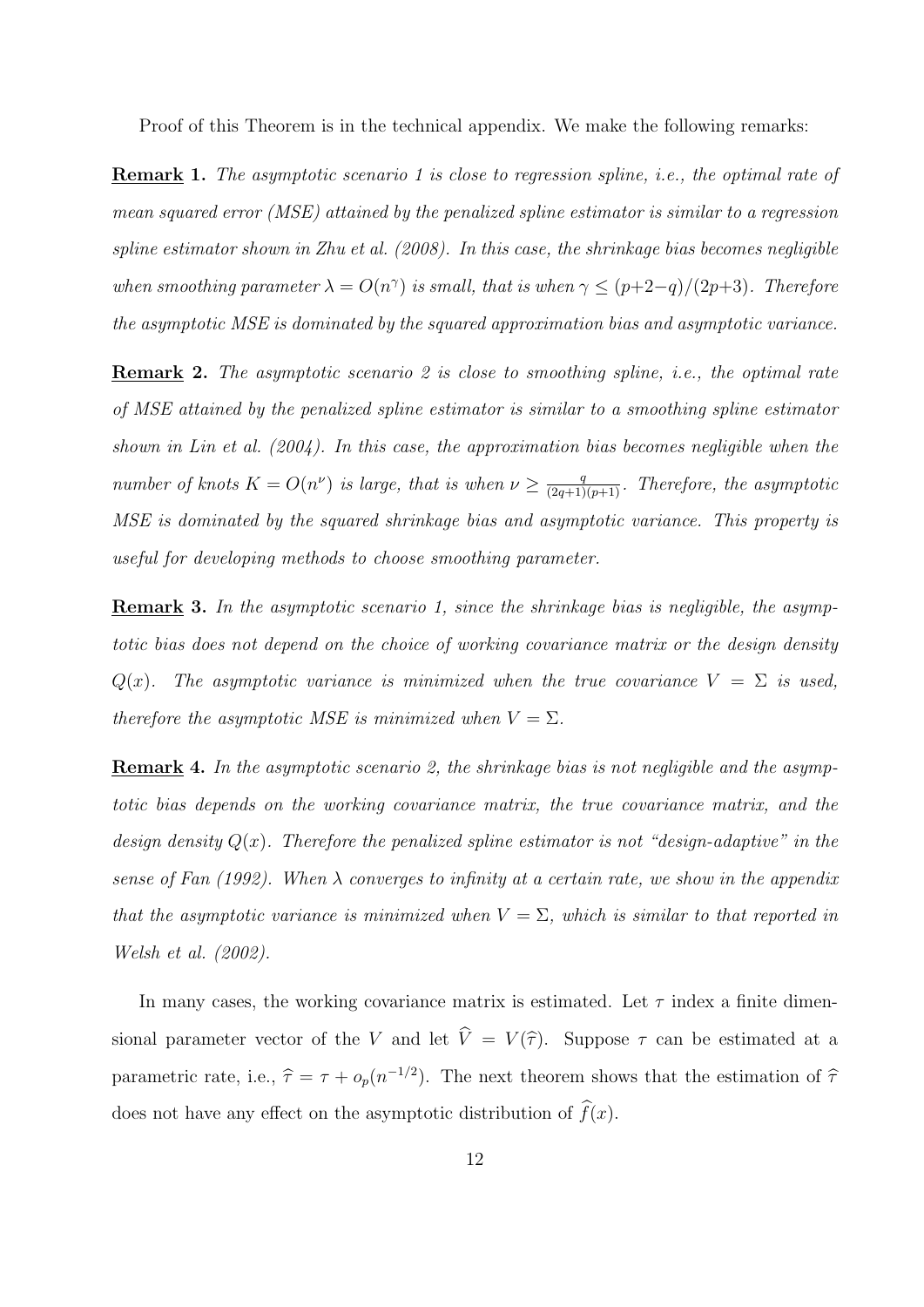**Corollary 1.** Assume  $K_q = o(1)$  and that there exists  $h > 0$ ,  $C > 0$ , such that  $\sup_{i,j} E|\epsilon_{ij}|^{2+h} \leq C$ , where  $\epsilon_{ij} = Y_{ij} - f(X_{ij})$ . Then

$$
\frac{\widehat{f}(x) - f(x) - b_a(x, p+1) - b_\lambda(x, V)}{\sqrt{var[\widehat{f}(x)]}} \longrightarrow N(0, 1)
$$

*in distribution, as*  $n \rightarrow \infty$ *. Furthermore, we have*  $\widehat{var}[\widehat{f}(x)] = var[\widehat{f}(x)] + o_p(1)$ *. Lastly, let*  $\tilde{f}(x) = B^T(x)[\sum_{i=1}^n (B_i^T \hat{V}^{-1}B_i + \lambda D_q)^{-1} \sum_{i=1}^n B_i^T \hat{V}^{-1}Y_i], \text{ then } \tilde{f}(x) = \hat{f}(x) + o_p(1).$ 

Proof of the corollary 1 is in the appendix. Here, the normality addresses the small knots scenario.

## **4 Selection of the smoothing parameter**

For penalized spline smoothing, there are two tuning parameters to be determined: the number of knots of the spline basis and the smoothing parameter. Both empirical and theoretical work have suggested that when the number of knots is sufficiently large, increasing it further does not guarantee improvement in the quality of fit (Ruppert 2002; Li and Ruppert 2008). With a sufficiently large number of knots, the choice of smoothing parameter is critical for satisfactory performance. Popular methods to choose smoothing parameter include information criterion based approaches such as AIC and BIC, cross-validation (CV), generalized cross-validation (GCV, Craven and Wahba 1979), generalized maximum likelihood (GML, Wahba 1985), and restricted maximum likelihood (REML, Wand 2003) where the smoothing parameter is estimated as a ratio of two variance components. Opsomer et al. (2001) compared various methods for choosing smoothing parameter with correlated data and found that GCV may tend to under-smooth data. For marginal models, no likelihood is specified; thus an AIC, BIC or REML-based smoothing parameter is not available.

Here we assume a sufficient number of knots is used and propose a new method to select the smoothing parameter by minimizing an estimate of the asymptotic average mean squared error. The asymptotic analysis in section 3 reveals that the bias is decomposed as the sum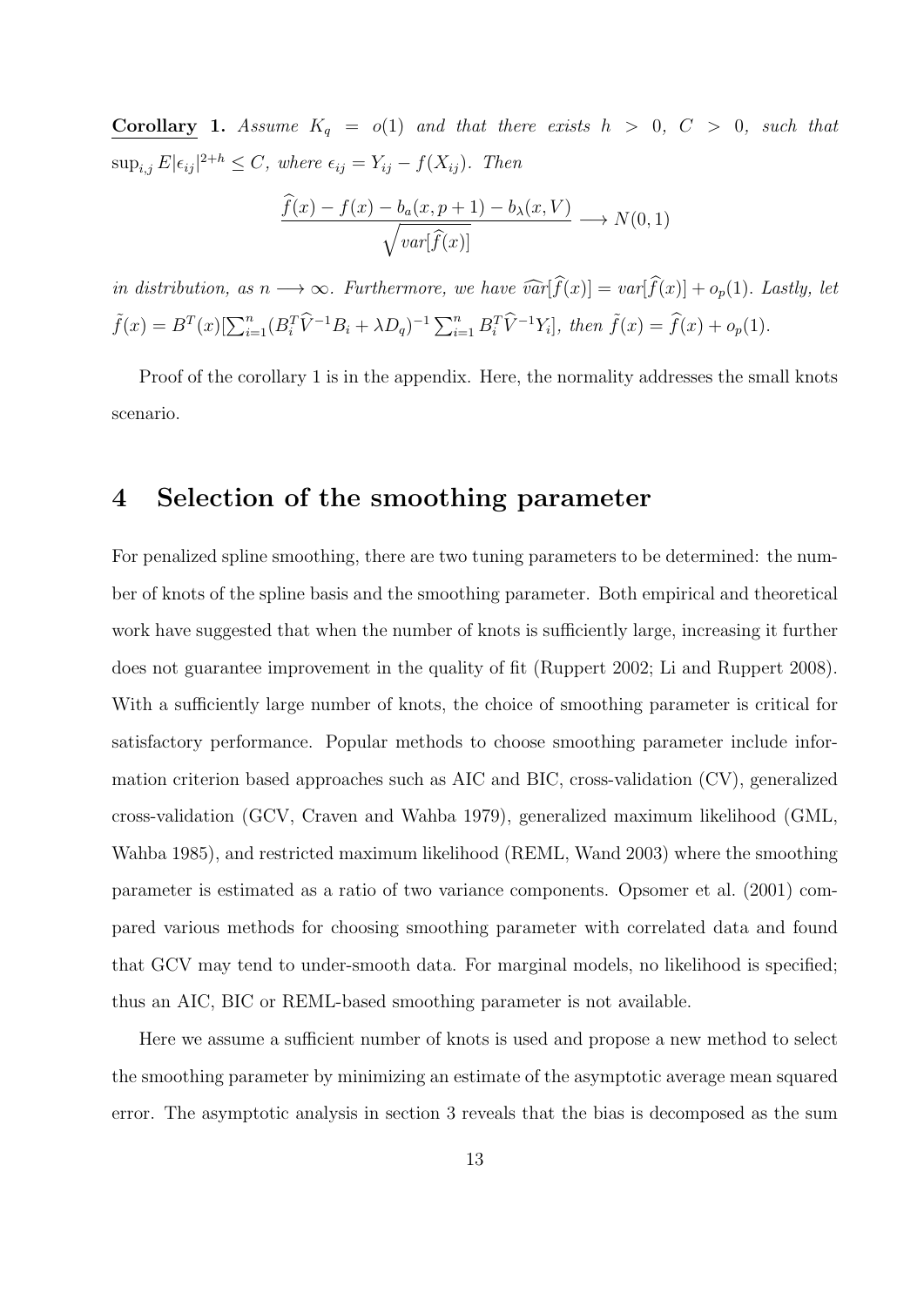of the approximation bias and the shrinkage bias. Since the approximation bias does not depend on  $\lambda$ , we propose to select the smoothing parameter by minimizing an estimate of the asymptotic MSE as the sum of the squared shrinkage bias and the asymptotic variance. To be specific, we choose *λ* by

$$
\operatorname{argmin}_{\lambda} \left( \frac{1}{M} \sum_{j=1}^{M} \left\{ \widehat{b}_{\lambda}^{2}(x_{j}, \widehat{V}) + \widehat{\text{var}}[\widehat{f}(x_{j})] \right\} \right),
$$

where  $x_j$ ,  $j = 1, \dots, M$ , belong to a grid set covering the range of  $X_i$ . Note that the shrinkage bias is the difference between the bias of the penalized spline estimator and the approximation bias, or the bias due to the shrinkage effect. It can be estimated by the difference between a regression spline estimator and a penalized spline estimator through nonparametric bootstrap. Specifically, with a given  $\lambda$ , at a given x, and for each bootstrap copy of data, we obtain a penalized spline estimator,  $\hat{f}_{\lambda}^{(b)}(x)$ , and a regression spline estimator  $\hat{f}^{(b)}_{reg}(x)$ . We repeat this procedure *B* times, where *B* is large, and estimate the squared shrinkage bias by

$$
\widehat{b}_{\lambda}^{2}(x,\widehat{V}) = \frac{1}{B} \sum_{b=1}^{B} [\widehat{f}_{\lambda}^{(b)}(x) - \widehat{f}_{\text{reg}}^{(b)}(x)]^{2}.
$$

We compare the proposed MSE-based choice of smoothing parameter with other existing alternatives, such as CV or GCV, in simulation studies.

### **5 Simulation studies**

To study the performance of the proposed approaches, we conduct four simulation studies. The first two studies investigate the proposed methods for single-level functional data and the last two studies assess methods for multilevel data. In each case, we carried out 500 simulation runs. For penalized spline estimators, we used a truncated quadratic polynomial base with 20 knots.

#### **Scenario I: Single-level functional data**

Study I: Continuous outcome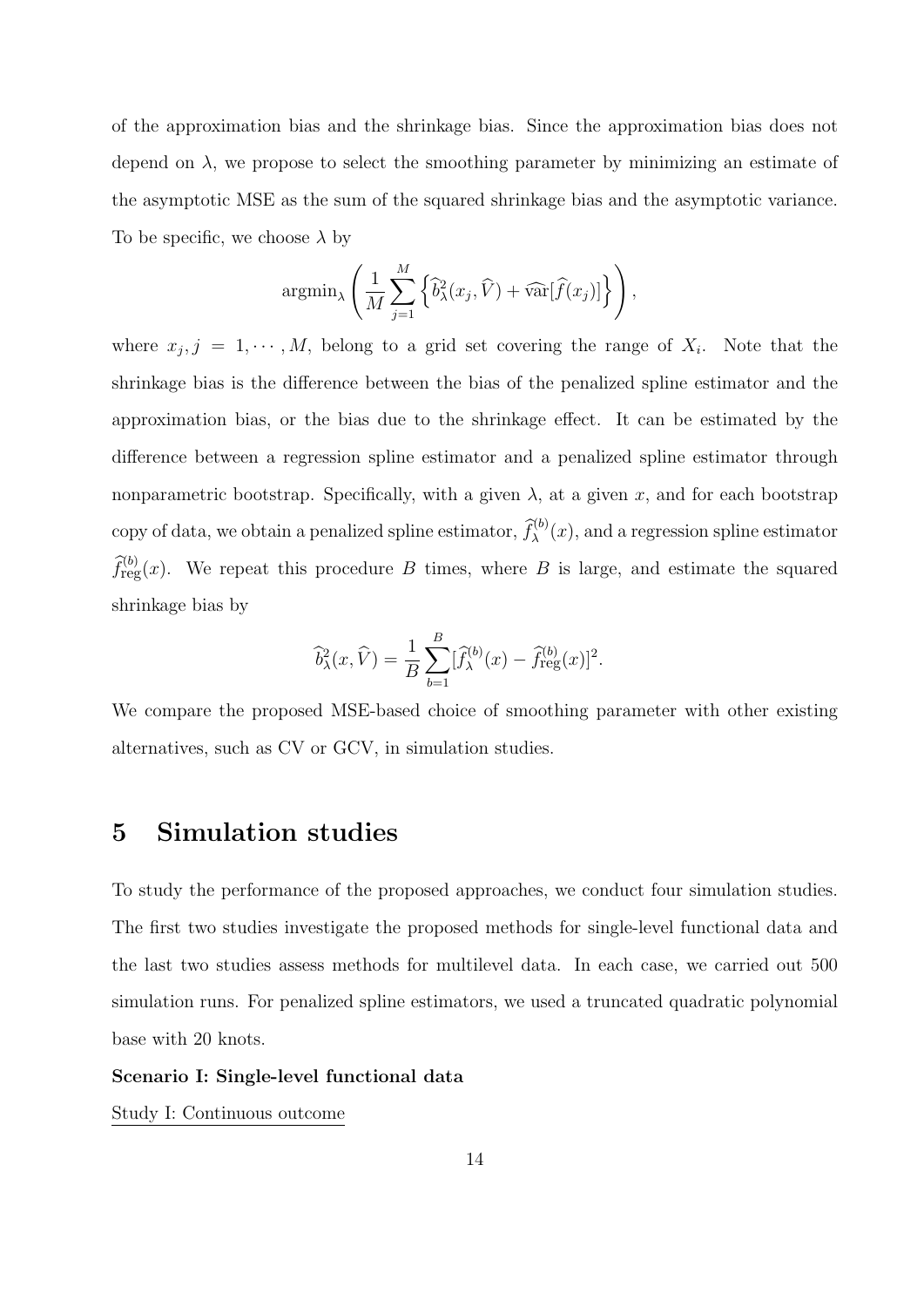The continuous outcomes are generated from the model

$$
Y_{ij} = f(X_{ij}) + \epsilon_{ij}, \quad i = 1, \cdots, n, \quad j = 1, \cdots, m,
$$
 (7)

with  $n = 200$  and  $m = 3$ . The covariates  $X_{ij}$  are independently generated from a uniform distribution,  $U(0, 1)$ . The random errors are generated from a multivariate normal, uniform or Laplace distribution with compound symmetry correlation and  $\rho = 0.2$ . The true underlying function  $f(x)$  is  $log(x)$ ,  $2 exp(x)$ , or  $2 sin(2\pi x)$ .

We compare the proposed P-spline approach with a regression spline approach (R-spline) where the number of knots is chosen by leave-ten-subjects-out cross validation. For the P-spline estimator, we compare two methods for choosing the smoothing parameter: the proposed MSE-based and the GCV. The GCV for correlated continuous data minimizes

$$
GCV(\lambda) = \frac{\sum_{ij} (\tilde{Y}_{ij} - \tilde{B}_{ij}^T \hat{\beta}_{\lambda})^2}{\{1 - \frac{1}{N} trace[H_n^{-1}(\hat{\beta}_{\lambda})G_n]\}^2},
$$

where  $\tilde{Y}_i = \hat{\Sigma}_0^{-1/2} Y_i$ ,  $\tilde{B}_i = \hat{\Sigma}_0^{-1/2} B_i$ ,  $G_n = \sum_i \tilde{B}_i^T \tilde{B}_i$ , and  $\hat{\Sigma}_0$  is estimated based on an initial regression spline estimator.

Table 1 summarizes the mean of average MSE, i.e.,  $\frac{1}{N} \sum_{ij} [\hat{f}(X_{ij}) - f(X_{ij})]^2$ , over 500 simulation repetitions for all estimators. We see that in all scenarios, the P-spline with MSEbased smoothing parameter is more efficient than the other two approaches. The efficiency gain can be up to 18%. In several scenarios with non-normal random errors, the MSE-based P-spline estimator has 50% lower mean average MSE than the R-spline estimator. When the true underlying function is  $2\sin(2\pi x)$ , the P-spline with GCV to choose smoothing parameter is the least efficient, where its mean average MSE is about five times as large as the other approaches. A close inspection of our simulations suggest that in some cases, GCV tends to under-smooth data for correlated data, which is consistent with results reported in literature (Opsomer et al. 2001; Welsh et al. 2002).

In Table 2, we show the mean estimated pointwise standard error using the sandwich estimator under a compound symmetry or a working independent covariance structure. We compare the sandwich estimator with the empirical standard deviation and the model-based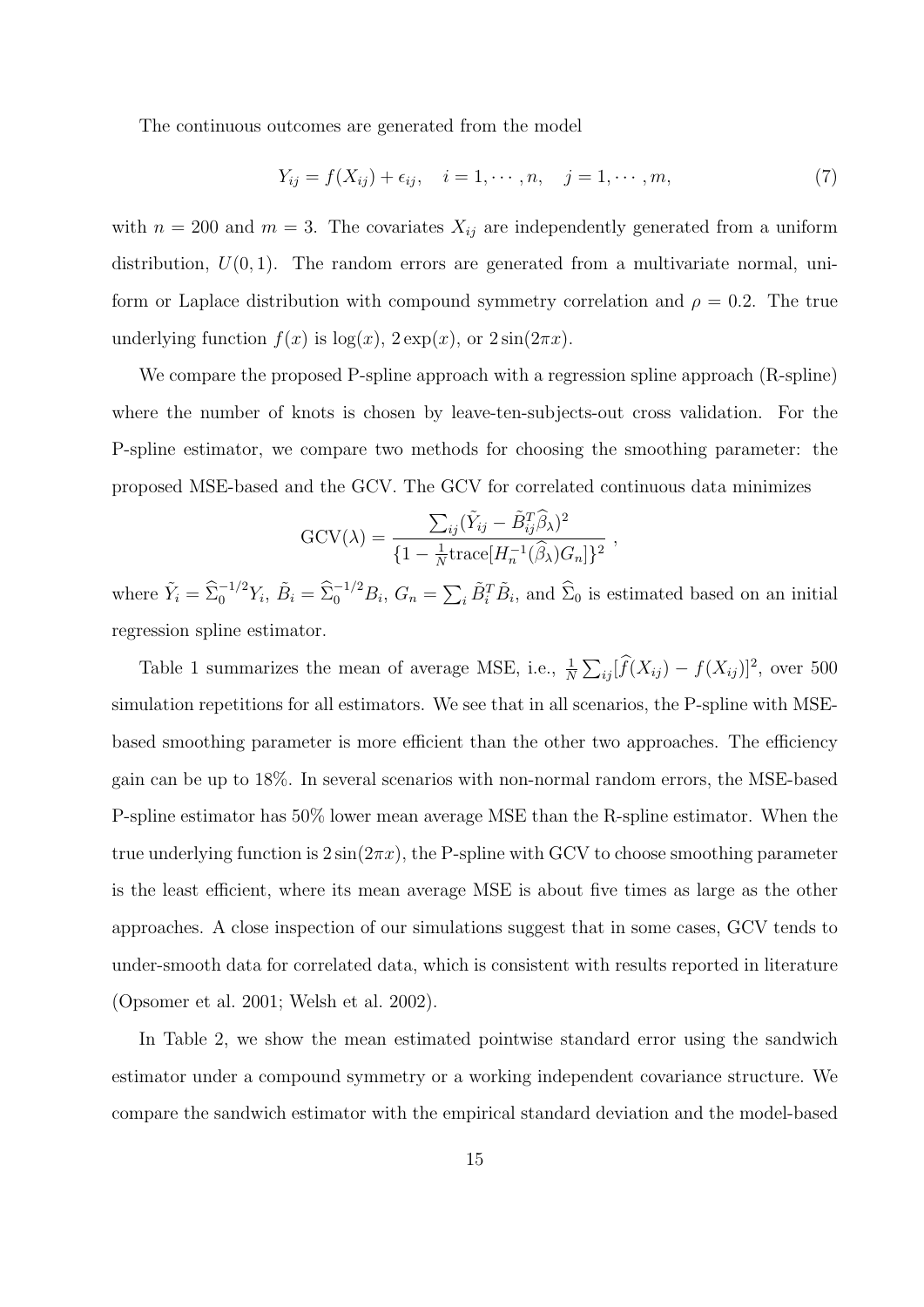standard error estimators. When the underlying covariance structure is correctly specified as compound symmetry, both the sandwich estimator and the model-based estimator are close to the empirical standard deviation of  $\hat{f}(x)$ . However, when assuming an incorrectly specified working independent covariance structure, the model-based standard error underestimates variability of  $\hat{f}(x)$ , while the sandwich estimator is still close to the empirical standard deviation. The  $\hat{f}(x)$  fitted with a correctly specified compound symmetry covariance has a lower empirical variance than  $\widehat{f}(x)$  fitted with an incorrectly specified working independent covariance, indicating some efficiency gain in choosing an appropriate correlation structure. Similar results are obtained for other functions of  $f(x)$ , which are not shown here.

#### Study II: Binary outcome

The binary outcomes are generated from the marginal model,

$$
logit[Pr(Y_{ij} = 1)] = f(X_{ij}), \quad i = 1, \cdots, n, \quad j = 1, \cdots, m,
$$
\n(8)

where  $n = 100$ ,  $m = 5$ , and the within subject correlation is compound symmetry with  $\rho = 0.2$ . The covariates  $X_{ij}$  are independently generated from  $U(0, 1)$ . We use three different functions  $f(x) = \sin(2\pi x)$ ,  $\exp(x) - 2$ , and  $2 - 16x + 30x^2 - 15x^3$ . Since the standard GCV does not apply to correlated binary data, we compare the MSE-based smoothing parameter selection with leave-ten-subjects-out cross validation. Table 3 and 4 summarize the mean average MSE of  $\widehat{f}(x)$  and pointwise standard deviation. In all three cases, the P-spline with MSE-based smoothing parameter selection is more efficient than the other two approaches. The efficiency gain of P-spline (MSE) over P-spline (CV) or R-spline is up to 20%.

We assess performance of the standard error estimation with  $f(x) = \sin(2\pi x)$  under a compound symmetry and a working independent correlation structure. The pointwise sandwich standard error estimator is close to the empirical standard deviation of  $\hat{f}(x)$  under both correlation structures. The results for the other two functions are similar and thus are not shown here. Again, when working independence is assumed, the model-based standard error is much smaller than the empirical standard deviation of  $\hat{f}(x)$ . Similar to Study I, using a correctly specified covariance structure improves estimation efficiency of  $\widehat{f}(x)$ .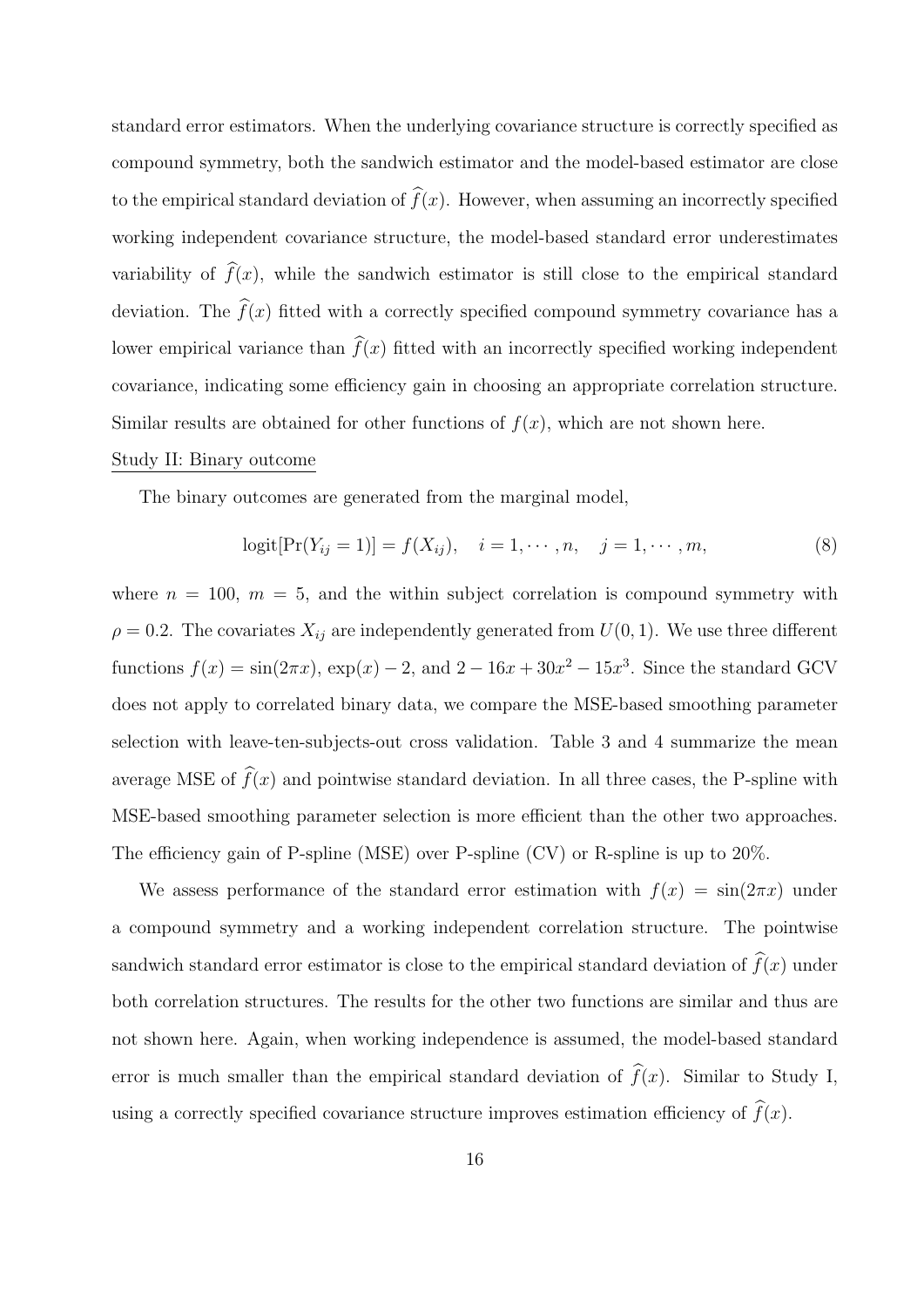#### **Scenario II: Multilevel functional data**

#### Study I*′* : Continuous outcome

We generated the outcomes from a three-level partially linear model,

$$
Y_{ijk} = f(X_{ijk}) + Z_i\beta + \alpha_i + \eta_{ij} + \epsilon_{ijk},
$$
  
\n
$$
i = 1, \dots, n, \quad j = 1, \dots, J, \quad k = 1, \dots, m,
$$
\n(9)

where  $n = 30$ ,  $J = 5$ ,  $m = 10$ , and  $\alpha_i \sim N(0, 1)$  are subject-level random effects, and  $\eta_{ij} \sim N(0, 1)$  are subject-specific cycle-level random effects. Note that for continuous data,  $f(\cdot)$  and  $\beta$  in model (9) are marginal means and the random effects are merely used to simulate correlation among outcomes. The covariates *Xijk* are independently generated from  $U(0,1)$ , and the measurement errors  $\epsilon_{ijk}$  are independently generated from  $N(0,1)$ . The subject level covariates  $Z_i$  are i.i.d. and follow  $N(0, 1)$  and the coefficient  $\beta = 0.4$ . We used two different functions,  $f(x) = 2\sin(2\pi x)$  and  $f(x) = 2 - 16x + 30x^2 - 15x^3$ . We examine three working correlation structures: assuming all observations are independent, assuming observations from different cycles are independent (between-cycle independence), and the true correlation structure (accounting for both between- and within-cycle correlation of the observations on the same subject). For the P-spline approaches, the proposed MSE method was used to select the smoothing parameter.

Tables 5 and 6 summarize the simulation results. In Table 5, we show the mean average MSE of the fitted nonparametric function and the standard error of the parametric estimate. In terms of the mean average MSE, using a correctly specified correlation structure yields the most efficient estimator and accounting for the within-cycle correlation but ignoring the between-cycle correlation ranks the second. Using working independent covariance for all observations on a subject provides the least efficient estimator. Compared to the R-spline, the P-spline estimator has a smaller mean average MSE. For the estimation of the parametric part, all the approaches lead to estimators with small biases and similar variances. Table 6 shows the pointwise mean estimated standard error of  $\widehat{f}(x)$ . For all the three correlation structures, the sandwich estimates are close to the corresponding empirical variances. How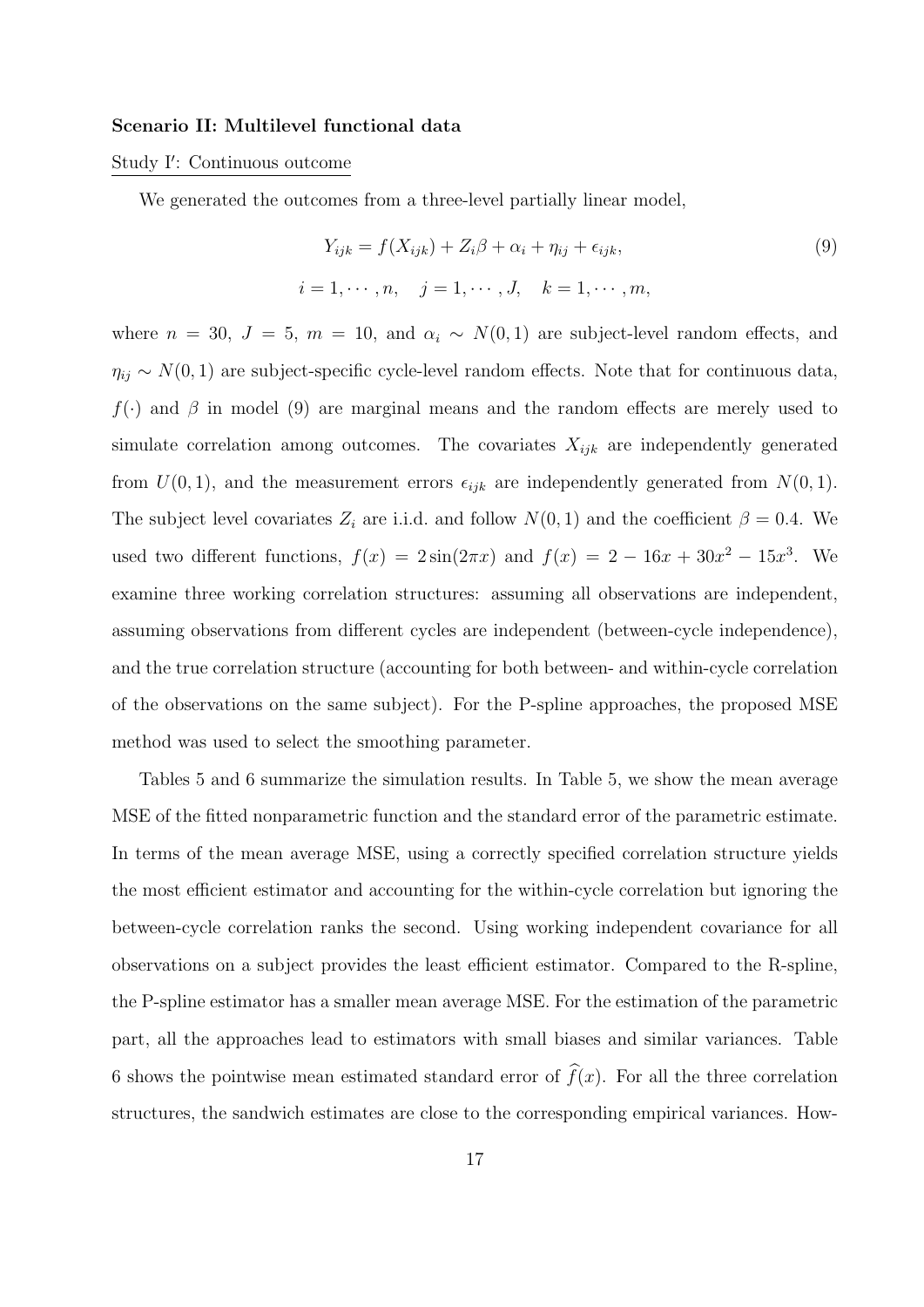ever, properly accounting for correlation increases the efficiency of the estimate. When the correct correlation structure is used, the model-based pointwise standard error estimate is close to the empirical estimate as well. We see that the pointwise empirical standard deviation is slightly higher when using working independence covariance is slightly higher than using independent cycle or correctly specified correlation.

#### Study II*′* : Binary outcome

Here we generate binary outcomes from the following three-level model:

$$
logit[Pr(Y_{ijk} = 1)] = f(X_{ijk}) + Z_i\beta,
$$
\n
$$
i = 1, \cdots, n, \quad j = 1, \cdots, J, \quad k = 1, \cdots, m,
$$
\n(10)

where the between-cycle correlation is 0.07 and within-cycle correlation is 0.3,  $n = 50$ ,  $J = 5$ , and  $m = 5$ . The correlation at both levels assume exchangeable structure. The covariates  $X_{ijk}$  are independently generated from  $U(0, 1)$ . The subject level covariates  $Z_i$  are generated from  $U(0,1)$  with the coefficient  $\beta = 0.2$ . Two functions,  $f(x) = \sin(2\pi x)$  and  $\exp(x) - 2$  are used. We compare the estimator obtained assuming working independence of all observations on a subject to the one assuming between cycle independence. For the P-spline estimators, the proposed MSE-based method is used to select the smoothing parameter.

The simulation results are shown in Tables 7 and 8. Table 7 summarizes the mean average MSE of the nonparametric estimate and the standard error of the parametric estimate. The results are analogous to those in study I*′* for the continuous outcome. In general, properly accounting for the correlation leads to a smaller mean average MSE estimate. For the parametric coefficient, all the approaches result in estimators with small biases and similar variances. For the nonparametric function, the P-spline estimators are more efficient than the R-spline estimator.Table 8 summarizes the mean pointwise standard error estimate of the fitted nonparametric function. We observe the sandwich variance estimates to be close to the corresponding empirical variance estimates using either correlation structure.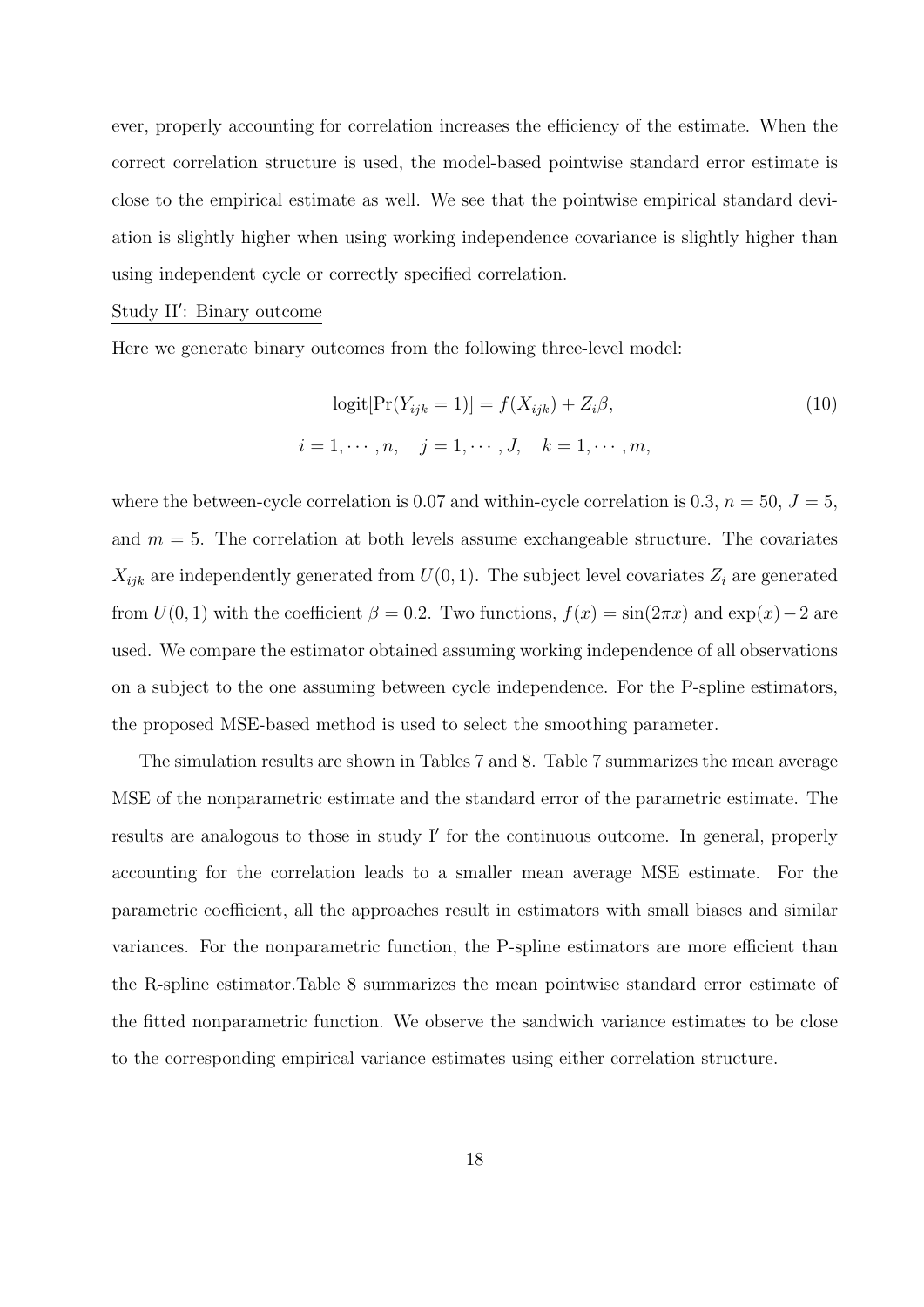## **6 Data analysis**

Per clinical protocol in the SAH study, Nimodipine was administered orally every 4 hours (Choi et al. 2011). Each patient received a dose of 30 mg (low dose) or 60 mg (high dose). Patients underwent multiple treatment cycles and their physiologic outcomes, such as MAP and brain oxygenation, during each treatment cycle were recorded. The dose level does not change within a treatment cycle of the same patient, but can change from cycle to cycle depending on the patient's clinical profile. The oxygen reactivity index (ORX) was calculated post-hoc as the running Pearson correlation coefficient between the brain tissue oxygenation and cerebral perfusion pressure, which takes a value between *−*1 and 1. The ORX is an index of cerebral autoregulation, a reflection of the cerebral vasculatures ability to control blood flow to the brain, independent of the systemic blood pressure. Higher ORX values indicate a higher risk of poor outcome after acute brain injury (Jaeger et al. 2006).

Physiologic variables were measured continuously and averaged over 10 minutes. Patients were monitored for 90 minutes before each dose, making for 9 measurements, and 120 minutes after the dose, making for 12 measurements. Including the time of administration, each cycle had a total of 22 measurements. We observed 562 treatment cycles, among which 30 mg Nimodipine was given in 279 cycles and 60 mg Nimodipine was given in 283 cycles. The total number of observations is 11482. In Figure 1, we show the scatter plot of a subject's MAP during several treatment cycles. A scatterplot smoothing line was added to each individual figure.

The primary research goal of the study is to estimate the effect of Nimodipine on various physiologic outcomes in patients with SAH averaged across treatment cycles and across patients. The correlation between measurements taken at different cycles on a subject and repeated measurements within a cycle may be difficult to model. Such correlation is not of scientific interest but needs to be accounted for. Hence, the marginal approach focusing on average effect with a robust standard error estimate is the preferred analysis. For the continuous outcome of interest, MAP, we fitted the marginal model under two working covariance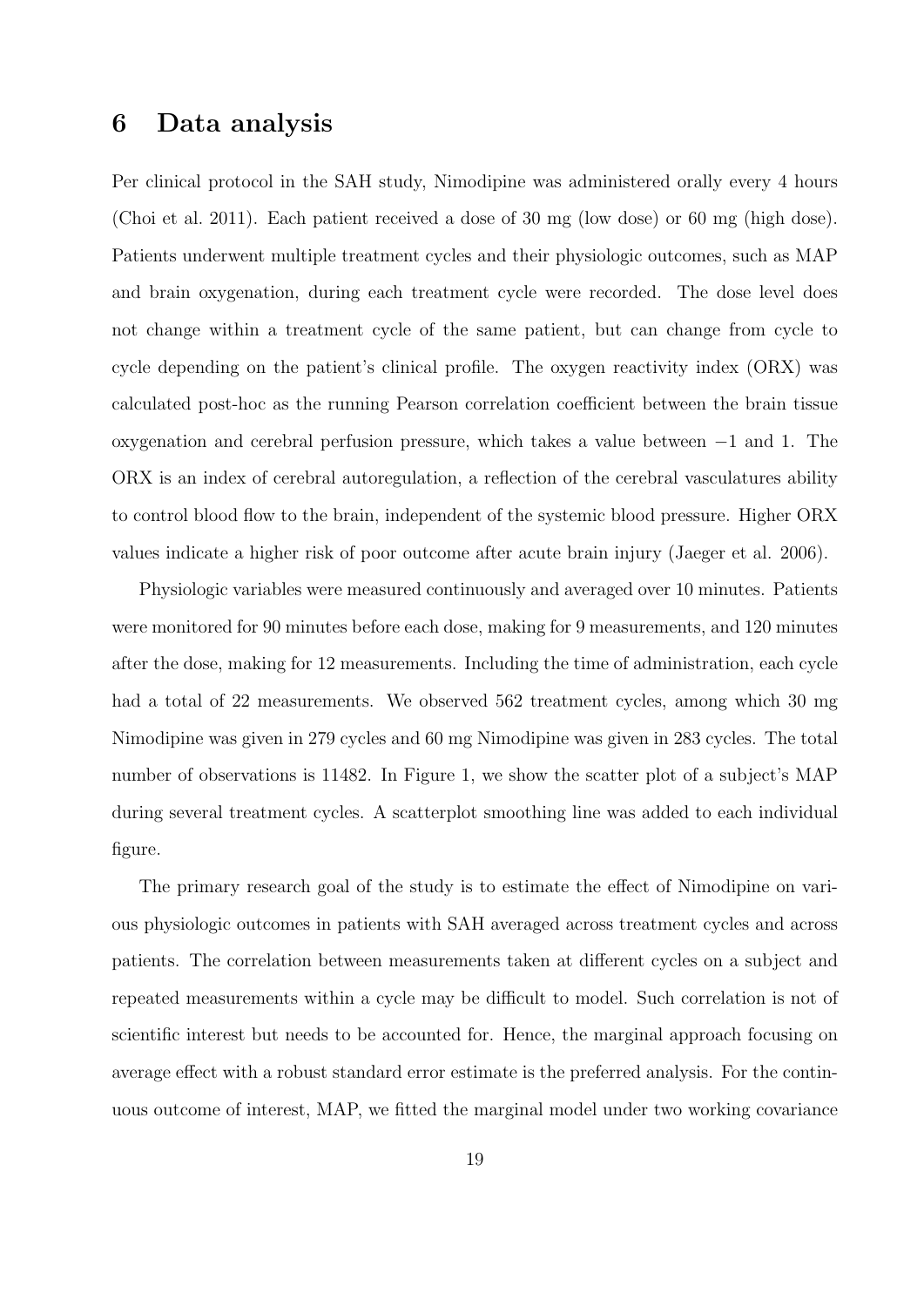structures: (1) assuming independence between cycles and exchangeable correlation within cycles; and (2) the two-way ANOVA in (5) accounting for both levels of correlation. The marginal mean is specified with a varying coefficient model,

$$
E(Y_{ijk}|X_{ijk}, W_{ij}, Z_{ij}) = f(X_{ijk}) + \beta(X_{ijk})W_{ij} + Z_i^T \gamma,
$$
\n(11)

where  $X_{ijk}$  is the time in a treatment cycle centered at the point of administering Nimodipine,  $W_{ij}$  is an indicator of being on the higher dose,  $Z_i$  is a vector of baseline covariates including age and gender,  $f(\cdot)$  is the MAP for the lower dose cycle, and  $\beta(\cdot)$  is the difference in MAP between the two dose cycles.

In the upper panel of Figure 2, we show the sample mean MAP obtained by averaging measurements at the same time point across subjects and treatment cycles. In the lower left panel of the same figure, we show the estimated mean MAP for each dose cycle obtained from model (11), assuming working independence of all observations on the same subject. The lower right panel presents the estimated MAP, assuming the working two-way ANOVA model in (5). The smoothed estimates obtained from model (11) reflect a similar trend to the sample average. Using different working correlation structures gives similar point estimates. However, accounting for between-cycle correlation provides an estimator with a narrower confidence band than when the between-cycle correlation is ignored.

As expected, Nimodipine has a larger effect on decreasing the MAP in high dose cycles than on the low dose cycles: the mean MAP in a high dose cycle decreases from 120.7 (95% CI: [119.1, 122.3] to 116.4 (95% CI: [114.7, 118.0]), while in the low does cycles it decreases from 106.5 (95% CI: [105.4, 107.6]) to 105.1(95% CI: [104.0, 106.2]). The results also suggest that the effect of Nimodipine in the high dose cycles lasts longer than the low dose cycles. In Figure 3, we plot the estimated difference between MAP at a given time point (time *t*) post-medication and right before taking the medication (time zero) in both dose cycles. In the low dose cycles, there is a slight dip in the mean MAP and it bounces back 50 minutes post-medication (left panel of Figure 3). In the high dose cycles, the mean MAP continues to decrease until about 90 minutes after administering the medication (right panel of Figure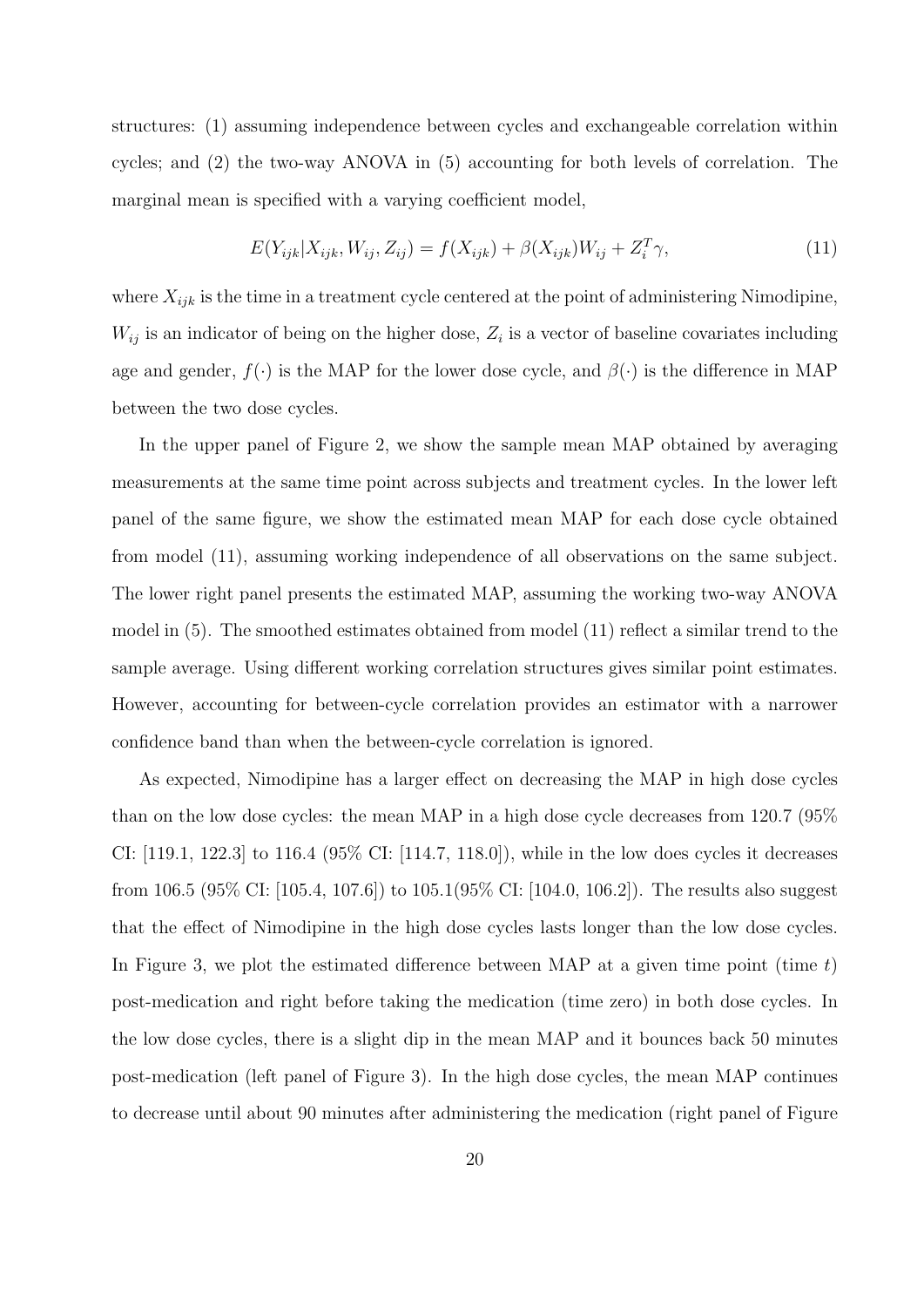3). From the pointwise confidence bands in Figure 3, we see that Nimodipine significantly decreases the MAP in the high dose cycles over the course of a treatment cycle, while it only slightly decreases the MAP in the low dose cycles.

The other goal of the study is to estimate the effect of Nimodipine on cerebral autoregulation. We defined loss of autoregulation as the oxygen reactivity index (ORX) greater than 0.2. Patients with a prolonged loss of cerebral autoregulation are at risk for worse outcomes. Let  $R_{ijk}$  be the at risk indicator for subject *i* in cycle *j* at time point *k*. The multilevel functional mixed effects model with a logit link function and normal random effects failed to converge for this binary outcome. We fit the following marginal model to assess the risk of loss of autoregulation,

$$
logit[Pr(R_{ijk} = 1)] = f(X_{ijk}) + \beta(X_{ijk})W_{ij} + Z_i^T \gamma.
$$
\n(12)

The working covariance assuming exchangeable within cycle correlation and independent between cycle correlation on the same subject is used. Figure 4 shows the estimated risk cerebral autoregulation loss in the low and high dose cycles. For the low dose cycles, the probability of autoregulation loss increases slightly before the medication and continues to until 33 minutes post-medication, at which the maximal probability of 28% (95% CI [0.25, 0.31]) is attained. Then afterwards, the probability decreases to the minimal risk of 20%  $(95\% \, [0.16, 0.25])$  at the end of the treatment cycle. For the high dose cycles, the risk of cerebral autoregulation loss is always more than 30% and varies between 31% and 35.5%. Analogous to the MAP outcome, we plot the odds ratio of cerebral autoregulation loss at a time point *t* post-medication to right before taking the medication (time zero) in both dose cycles. Figure 5 shows that the estimated odds ratio is greater than one until about 65 minutes after administering Nimodipine in the low dose cycles. For the high does cycles, the estimated odds ratio stays above one until about 95 minutes after the administration. However, there is no significant difference in the odds ratio of post-medication risk comparing to right before medication between the two dosage groups for the entire treatment period.

In summary, we found some evidence of Nimodipine reducing the mean MAP when ad-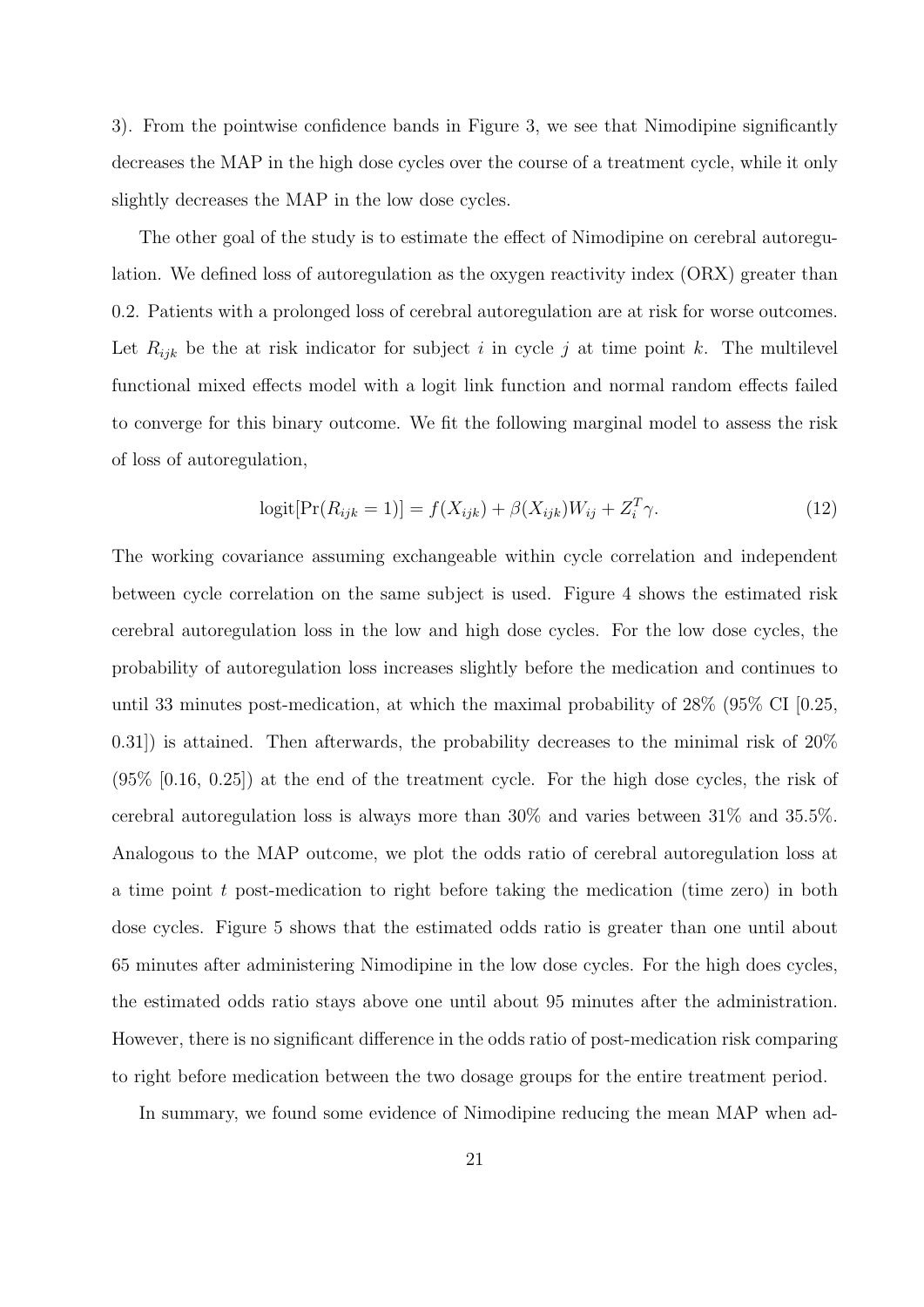ministered at the 60 mg dose, but not at the 30 mg dose. Nimodipine does not appear to have a significant effect on cerebral autoregulation. These findings can be used to evaluate the safety concerns of Nimodipine and the recommendation of discontinuing the use of Nimodipine in SAH patients that is proposed in Diringer et al. (2011).

## **7 Discussion**

The proposed marginal approach provides an effective alternative to analyze multilevel functional data when the population average effects are of interest. The robust sandwich variance estimator can be used for both conditional models and marginal models to protect against misspecification of correlation matrix, especially when the data has a complicated multilevel structure. Our investigation of the asymptotic properties reveals that for the small knots scenario, the asymptotic bias does not depend on the working correlation matrix and that the estimated mean function is asymptotically efficient when the working correlation is correctly specified. For the large knots scenario, both the asymptotic bias and variance depend on the working correlation. A practical use of the asymptotic properties is to develop a new method to select the smoothing parameter in marginal approaches based on minimizing the asymptotic mean squared error. Without a likelihood framework, information criteria such as AIC or BIC are not applicable to choose the smoothing parameter. However, for logistic regression with random intercepts, under a bridge distribution (Wang and Louise 2003) the marginal model takes a logistic form; therefore, the regression parameters in a conditional model also has a marginal interpretation. Likelihood based inference can then be obtained under a conditional model and it may be possible to estimate the smoothing parameter from the likelihood using a bridge distribution for single level data.

Our methods can be applied to other marginal models such as an additive model,

$$
g[E(Y_{ijk}|X_{ijk}, W_{ijk})] = f_1(X_{ijk}) + f_2(W_{ijk}),
$$

where  $f_1(\cdot)$  and  $f_2(\cdot)$  are smooth functions. For the multilevel MAP data in our example, we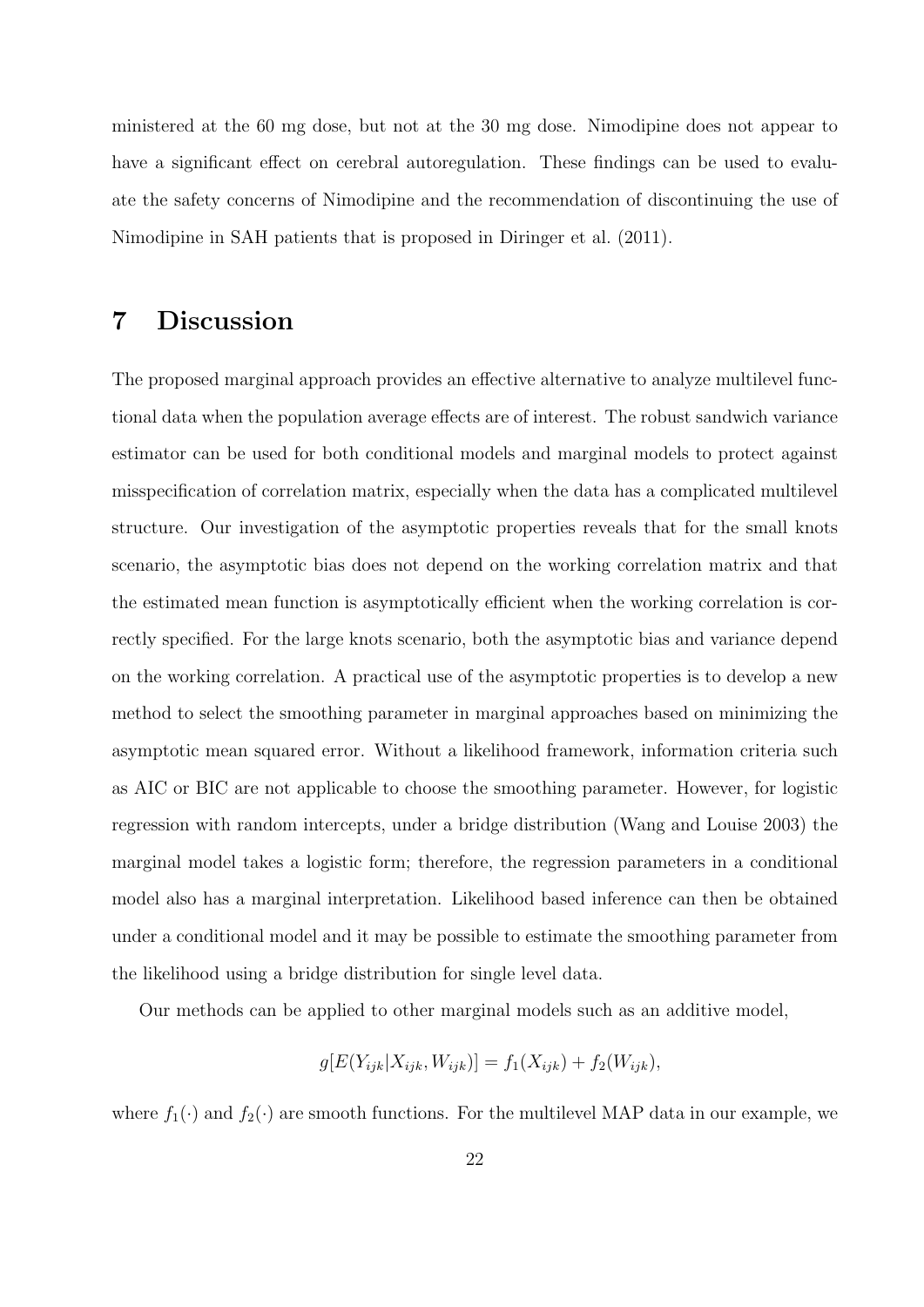used a two-way ANOVA to obtain a working covariance function. Other techniques, such as functional principal components can also be used to obtain an efficient working covariance function and the standard error will be calculated by the robust sandwich formula. Although consistency is guaranteed by the sandwich variance estimator, effective choice of covariance structure for multilevel binary data deserves further research.

## **Acknowledgements**

Wang's research is supported by various NIH grants AG031113-01A2 and NS073670-01.

## **Supplementary Material**

The supplementary material section contains the proof of Theorem 1 and Corollary 1.

## **References**

- Apanasovich T, Ruppert D, Lupton J, Popovic N, Turner N, Chapkin R, Carrol R. (2008). Aberrant Crypt Foci and Semiparametric Modeling of Correlated Binary Data. *Biometrics*, 64, 490-500.
- Baladandayuthapani, V., Mallick, B., Turner, N., Hong, M., Chapkin, R., Lupton, J. and Carroll, R. J. (2008). Bayesian hierarchical spatially correlated functional data analysis with application to colon carcinogenesis. *Biometrics*, 64, 64-73.
- Barrow, D. L. and Smith, P. W. (1978). Asymptotic properties of best *L*2[0,1] approximation by splines with variable knots. *Quarterly of Applied Mathematics* **36**, 293–304.
- Brumback, B. and Rice, J. (1998). Smoothing spline models for the analysis of nested and crossed samples of curves (with discussion). *Journal of the American Statistical Association*, 93:961-994.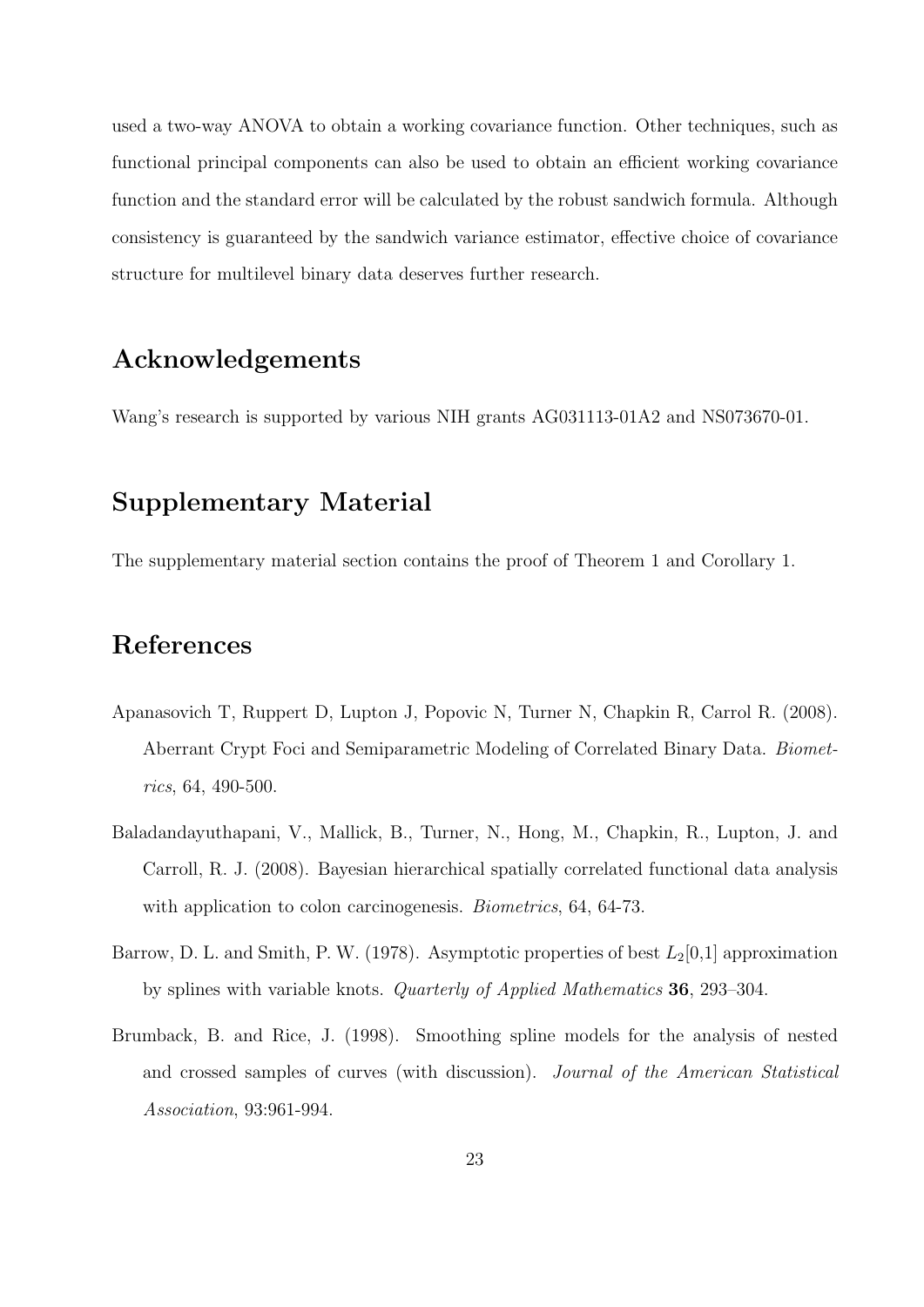- Chen, H. and Wang, Y (2011). A penalized spline approach to functional mixed effects model analysis. *Biometrics*. 67, 861-870.
- Choi, H.A., Ko, SB., Chen, H., Gilmore, E., Carpenter, A.M., Lee, D., Claassen, J., Mayer, S.A., Schmidt, J.M., Lee, K., Connelly, E.S., Paik, M., Badjatia, N. (2011). Acute Effects of Nimodipine on Cerebral Vasculature and Brain Metabolism in High Grade Subarachnoid Hemorrhage Patients. Submitted to *Neurocritical Care.*
- Claeskens, G., Kivobokova, T. and Opsomer, J.D. (2009). Asymptotic properties of penalized spline estimators. *Biometrika* 96, 3, 529-544.
- Crainiceanu, C., Staicu, A., Di, C. (2009), Generalized Multilevel Functional Regression technical report, *Journal of the American Statistical Association*, 104(488), 1550-1561.
- Craven and Wahba, G. (1979). Smoothing noisy data with spline functions: estimating the correct degree of smoothing by the methods of generalized cross-validation. *Numerische Mathematik*, 31:377–403.
- Di, C., Crainiceanu, C.M., Caffo, B.S., and Punjabi, N.M. (2009). Multilevel functional principal component analysis. *Annals of Applied Statistics*, **3**, 458-488.
- Diggle, P. J., Liang, K. Y., and Zeger, S. L. (2002). *Analysis of Longitudinal Data, 2nd ed.* Oxford: Oxford University Press.
- Diringer, M.N., Bleck, T.P., Claude, H. J., Menon, D., Shutter, L., Vespa, P., Bruder, N., Connolly, E.S., Citerio, G., Gress, D., Hanggi, D., Hoh, B.L., Lanzino, G., Le, R. P., Rabinstein, A., Schmutzhard, E., Stocchetti, N., Suarez, J.I., Treggiari, M., Tseng, M.Y., Vergouwen, M.D., Wolf, S., Zipfel, G.; Neurocritical Care Society. (2011). Critical care management of patients following aneurysmal subarachnoid hemorrhage: recommendations from the Neurocritical Care Society's Multidisciplinary Consensus Conference. *Neurocritical Care,* 2011 Sep;15(2), 211-240.
- Dorhout, S.M., Rinkel, G.J., Feigin, V.L., Algra, A., van den Bergh, W.M., Vermeulen, M.,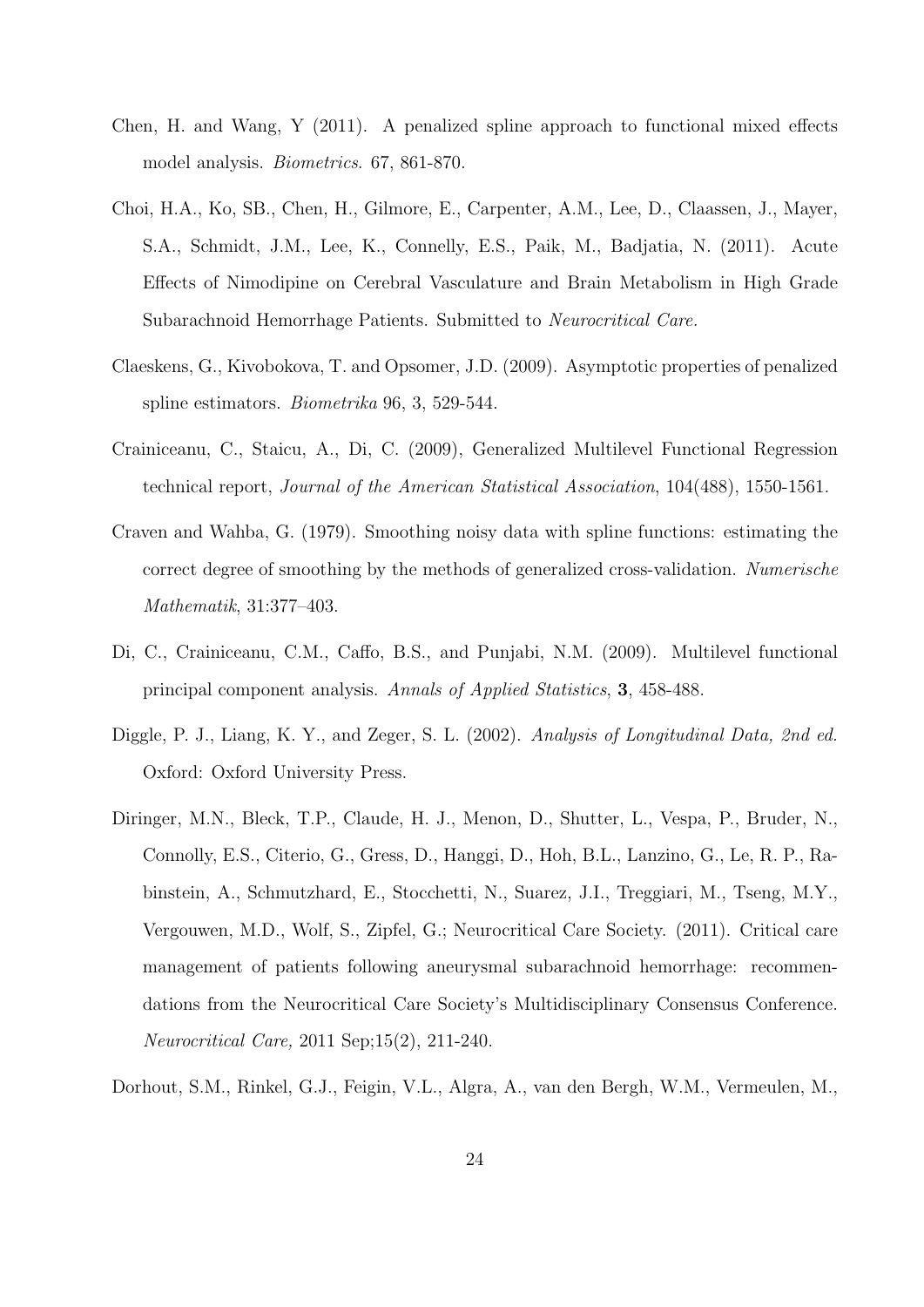van Gijn, J. (2007). Calcium antagonists for aneurysmal subarachnoid haemorrhage. *Cochrane Database System Review,* 2007 Jul 18;(3):CD000277.

- Eilers, P., and Marx, B. (1996). Flexible smoothing with B-splines. *Statistical Science*, 11, 89-121.
- Fan, J. (1992). Design-adaptive nonparametric regression. *Journal of the American Statistical Association,* 87, 998-1004.
- Fu W. (2003). Penalized Estimating Equations. *Biometrics*, 59, 126-132.
- Guo W. (2002). Functional mixed effects models. *Biometrics*, 58(1):121-128.
- Huang, J.Z., Zhang, L. and Zhou, L. (2007). Efficient estimation in marginal partially linear models for longitudinal/clustered data using splines. *Scandinavian Journal of Statistics*, 34, 451-477.
- Jaeger, M., Schuhmann, M. U., Soehle, M. and Meixensberger, J. (2006). Continuous assessment of cerebrovascular autoregulation after traumatic brain injury using brain tissue oxygen pressure reactivity. *Critical care medicine*, 34(6): 1783-1788.
- Ibrahim, A. and Suliadi, (2010a). GEE-Smoothing spline in semiparametric model with correlated nominal Data: Estimation and simulation study. *Latest trends on applied mathematics, simulation, modeling*.
- Ibrahim, A. and Suliadi, (2010b). Analyzing Longitudinal Data Using Gee-Smoothing Spline. *WSEAS Transactions on Systems and Control*. ISSN 1790-5117.
- Li, Y. and Ruppert, D. (2008). On the asymptotics of penalized splines. *Biometrika* **95**, 415–36.
- Lin, X and Carroll, R. (2000). Nonparametric function estimation for clusterted data when the predictor is measured without/with error. *Journal of the American Statistical Association*, 95, 520-534.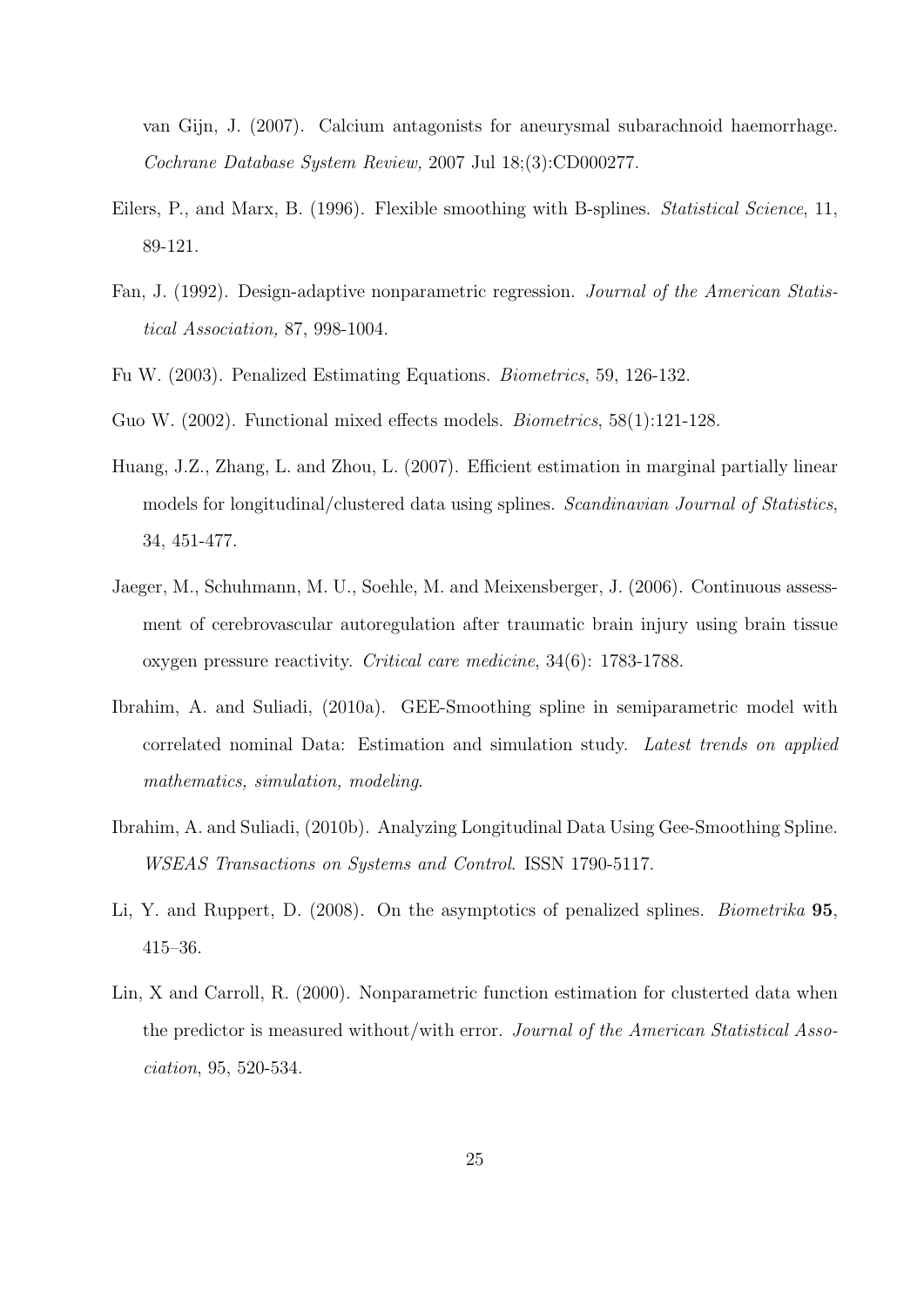- Lin, X, Wang, N., Welsh, A and Carroll, R. (2004). Equivalent kernels of smoothing splines in nonparametric regression for clustered data. *Biometrika*, 92, 177-193.
- Opsomer, J.D., Wang, Y. and Yang Y. (2001). Nonparametric regression with correlated errors. *Statistical Science*, 16, 134-153.
- Ruppert, D. (2002). Selecting the number of knots for penalized splines, JCGS , 11, 735-757.
- Ruppert, D. Wand, M.P. and Carroll, R.J. (2003). *Semiparametric Regression*. New York: Cambridge University Press.
- Staicu, A., Crainiceanu, C., and Carroll, C. (2010). Fast methods for spatially correlated multilevel functional data. *Biostatistics*, 11 (2): 177-194.
- Stiefel, M.F., Heuer, G.G., Abrahams, J.M., Bloom, S., Smith, M.J., Maloney-Wilensky, E., Grady, M.S., LeRoux, P.D. (2004). The effect of nimodipine on cerebral oxygenation in patients with poor-grade subarachnoid hemorrhage. *Journal of Neurosurgery*, 101, 594-599.
- Wahba, G. (1985). A comparison of GCV and GML for choosing the smoothing parameter in the generalized spline smoothing problem. *The Annals of Statistics*, 4, 1378-1402.
- Wand, M.P. (2003). Smoothing and Mixed Models. *Computational Statistics*, 18, 223-249.
- Wang, N. (2003) Marginal Nonparametric kernel regression accounting for within-subject correlation. *Biometrika*, 90, 43-52.
- Wang, Z, and Louise, T. (2003). Matching Conditional and Marginal Shapes in Binary Random Intercept Models Using a Bridge Distribution Function. *Biometrika*, 90, 765- 775.
- Welsh A, Lin X, and Carroll R. (2002). Marginal longitudinal nonparametric regression: locality and efficiency of spline and kernel methods. *Journal of the American Statistical Association*, 97, 482-493.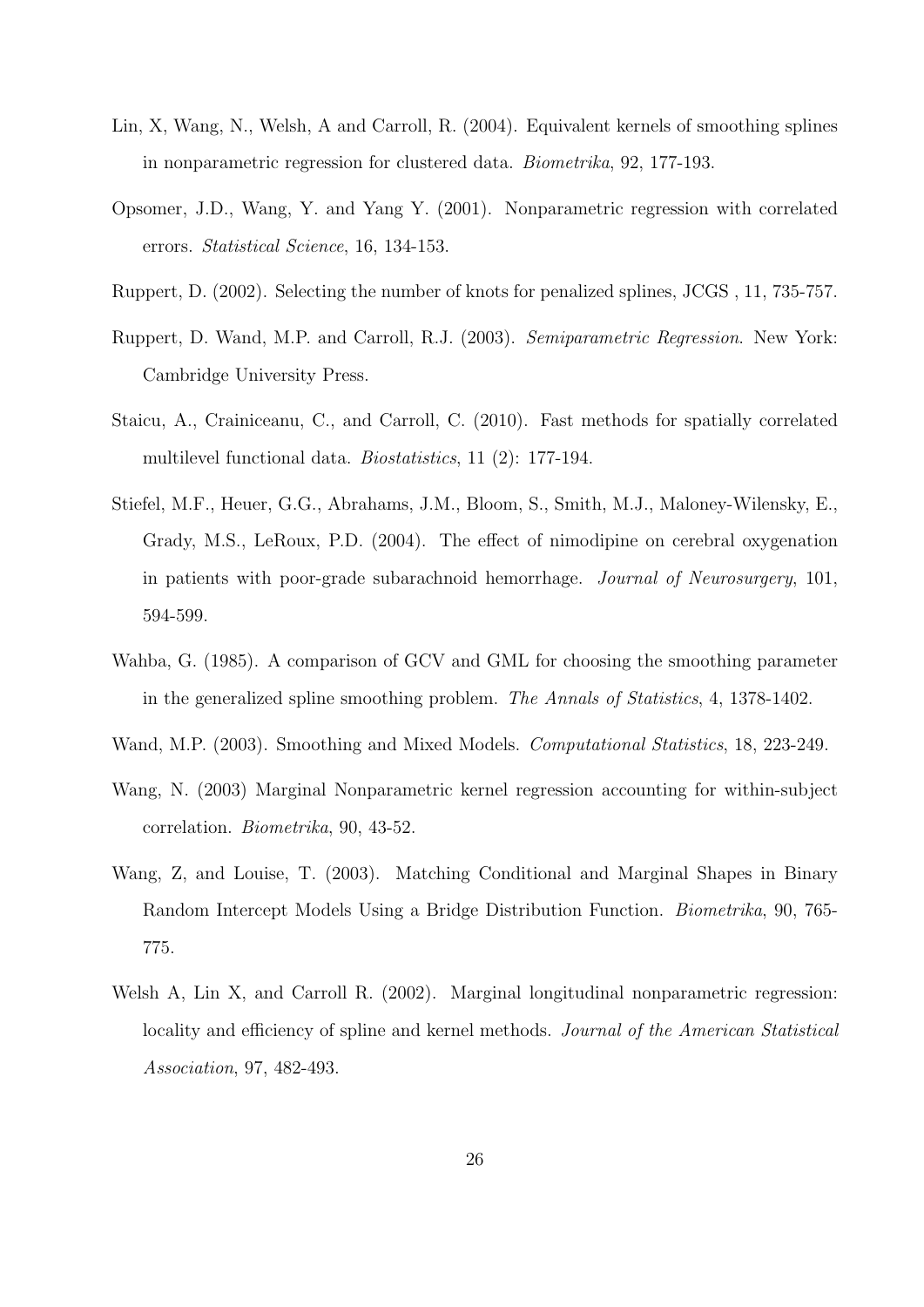- Zhao, L.P., Prentice, R., and Self, S. (1992). Multivariate Mean Parameter Estimation by using a Partly Exponential Model. *Journal of the Royal Statistical Society, Series B*, 54(3), 805-811.
- Zhou, L., Huang, J. and Carroll, R. (2008). Joint modeling of paired sparse functional data using principal components. *Biometrika*, **95**, 601-619.
- Zhu, Z., Fung, W.K., and He, X. (2008). On the asymptotics of marginal regression splines with longitudinal data. *Biometrika* **95**, 907–917.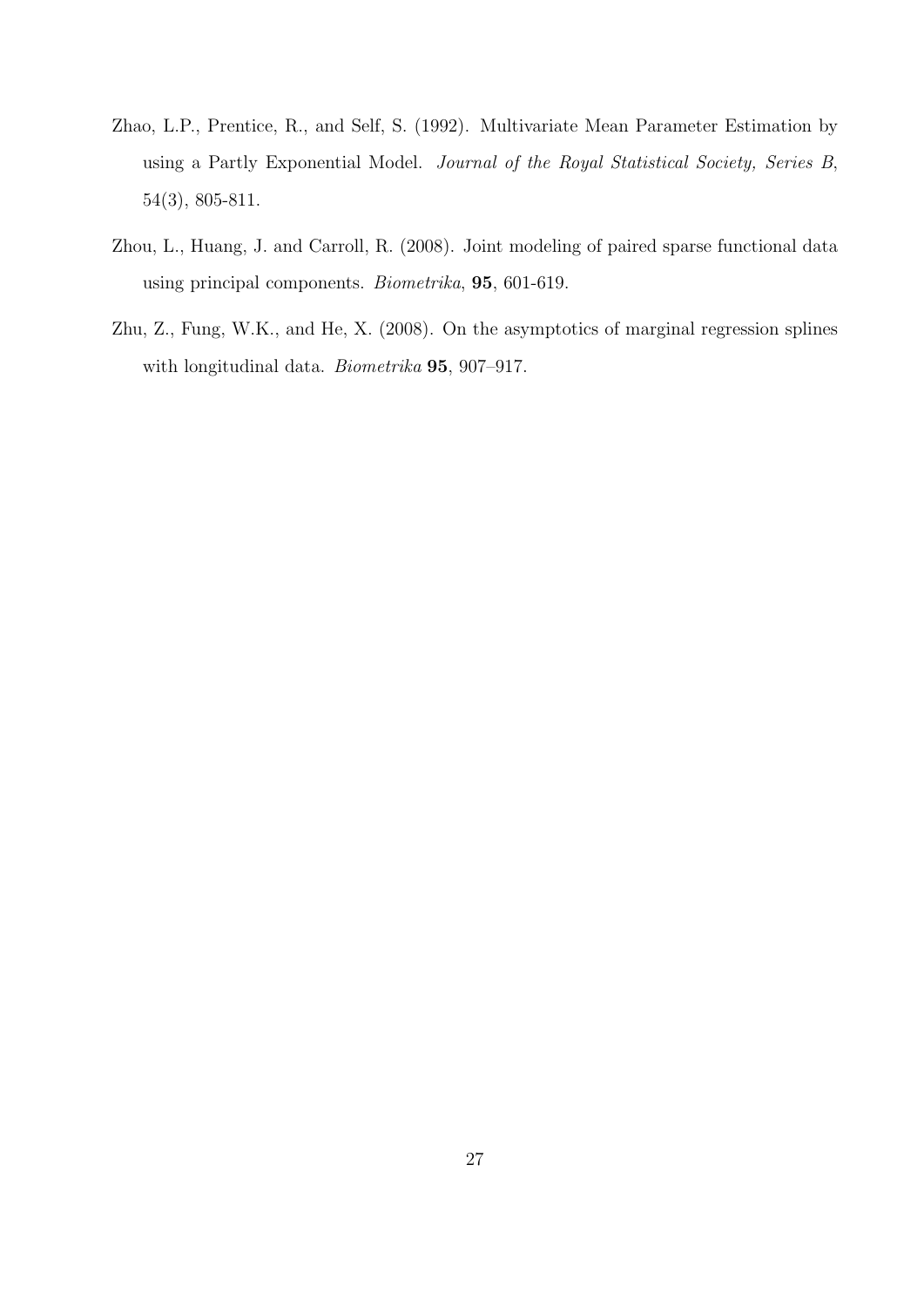| f(x)            | Error dist.  | P-spline (MSE) | $P\text{-}\text{split}$ (GCV) | R-spline |
|-----------------|--------------|----------------|-------------------------------|----------|
| log(x)          | N(0,1)       | 0.015          | 0.023                         | 0.018    |
| log(x)          | $U(-3,3)$    | 0.044          | 0.055                         | 0.052    |
| $2 \exp(x)$     | N(0,1)       | 0.007          | 0.007                         | 0.014    |
| $2 \exp(x)$     | Laplace(0,1) | 0.021          | 0.021                         | 0.041    |
| $2\sin(2\pi x)$ | N(0,1)       | 0.011          | 0.065                         | 0.013    |
| $2\sin(2\pi x)$ | Laplace(0,1) | 0.021          | 0.106                         | 0.027    |

Table 1: Mean average MSE of  $\widehat{f}(x)$  using various smoothing techniques and smoothing parameter selectors, continuous outcome,  $n = 200, m = 3, 500$  simulations.

Table 2: Pointwise standard deviation, continuous outcome,  $f(x) = 2\sin(2\pi x)$ , compound symmetry correlation ( $\rho = 0.2$ ), normal random error,  $n = 200, m = 3, 500$  simulations.

|    | $\boldsymbol{x}$ | 0.1   | 0.2   | 0.3   | 0.4   | 0.5   | 0.6   | 0.7   | 0.8   | 0.9   |
|----|------------------|-------|-------|-------|-------|-------|-------|-------|-------|-------|
| CS | Empirical        | 0.11  | 0.10  | 0.10  | 0.10  | 0.096 | 0.099 | 0.10  | 0.10  | 0.11  |
|    | Model-based*     | 0.11  | 0.10  | 0.10  | 0.10  | 0.097 | 0.097 | 0.099 | 0.11  | 0.10  |
|    | Sandwich         | 0.11  | 0.10  | 0.10  | 0.10  | 0.097 | 0.097 | 0.099 | 0.11  | 0.11  |
| WI | Empirical        | 0.12  | 0.12  | 0.12  | 0.12  | 0.10  | 0.12  | 0.12  | 0.11  | 0.12  |
|    | Model-based**    | 0.099 | 0.096 | 0.093 | 0.093 | 0.092 | 0.091 | 0.093 | 0.094 | 0.098 |
|    | Sandwich         | 0.11  | 0.11  | 0.11  | 0.11  | 0.11  | 0.11  | 0.11  | 0.11  | 0.12  |

*∗* : Under correctly specified compound symmetry correlation

*∗∗*: Under incorrectly specified working independence correlation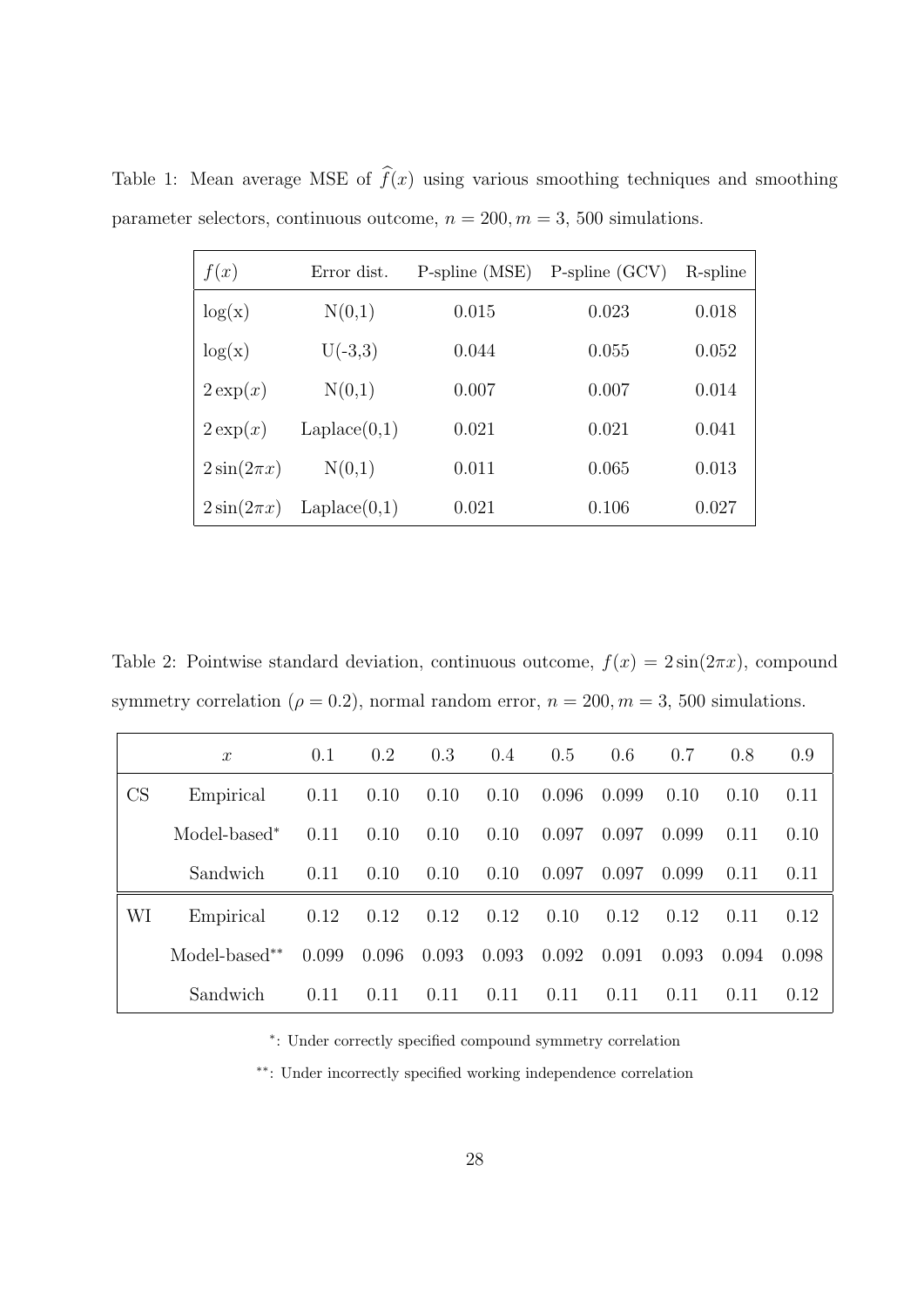Table 3: Mean average MSE of  $\widehat{f}(x)$  using various smoothing techniques and smoothing parameter selection, binary outcome,  $n = 100, m = 5, 500$  simulations

| f(x)                | $P\text{-spline (MSE)}$ $P\text{-spline (CV)}$ |       | R-spline |
|---------------------|------------------------------------------------|-------|----------|
| $\sin(2\pi x)$      | 0.059                                          | 0.064 | 0.063    |
| $\exp(x)-2$         | 0.047                                          | 0.057 | 0.058    |
| $2-16x+30x^2-15x^3$ | 0.060                                          | 0.066 | 0.065    |

Table 4: Pointwise standard deviation with binary outcome, exchangeable correlation ( $\rho =$ 0.2),  $f(x) = \sin(2\pi x)$ ,  $n = 100$ ,  $m = 5$ , 500 simulations

|           | $\boldsymbol{x}$         | 0.1  | 0.2  | 0.3         | 0.4  | 0.5  | 0.6  | 0.7  | 0.8  | (0.9) |
|-----------|--------------------------|------|------|-------------|------|------|------|------|------|-------|
| <b>CS</b> | Empirical                | 0.27 | 0.25 | 0.24        | 0.24 | 0.23 | 0.22 | 0.22 | 0.24 | 0.24  |
|           | Model-based <sup>*</sup> | 0.25 | 0.24 | 0.23        | 0.22 | 0.21 | 0.21 | 0.22 | 0.23 | 0.23  |
|           | Sandwich                 | 0.25 | 0.23 | 0.23        | 0.22 | 0.21 | 0.21 | 0.22 | 0.23 | 0.24  |
| WI        | Empirical                | 0.28 | 0.26 | $0.25$ 0.25 |      | 0.23 | 0.23 | 0.23 | 0.24 | 0.24  |
|           | Model-based**            | 0.23 | 0.21 | 0.20        | 0.19 | 0.18 | 0.18 | 0.20 | 0.21 | 0.21  |
|           | Sandwich                 | 0.26 | 0.24 | 0.23        | 0.22 | 0.21 | 0.21 | 0.23 | 0.24 | 0.24  |

*∗* : Under correctly specified compound symmetry correlation

*∗∗*: Under incorrectly specified working independence correlation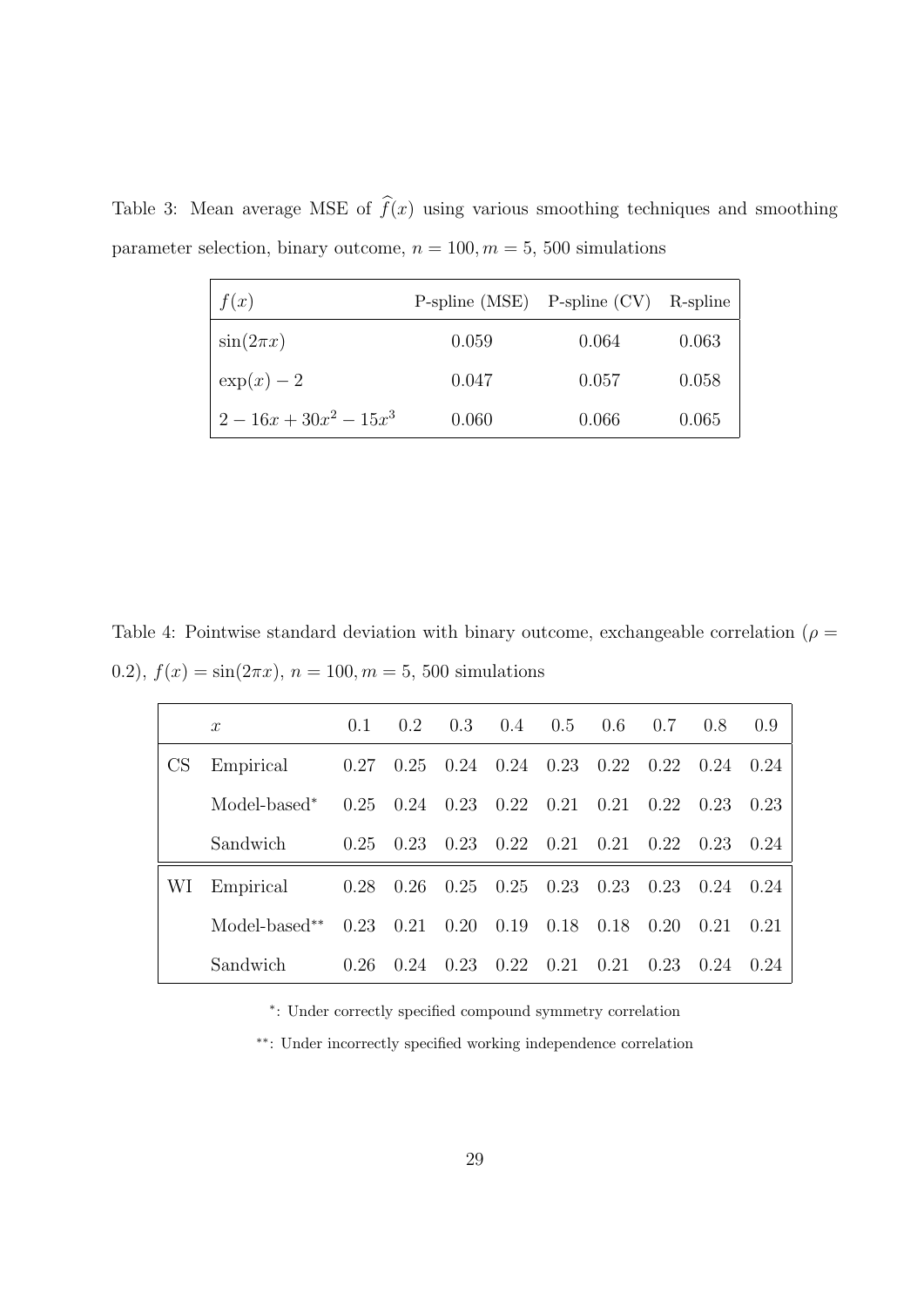Table 5: Mean average MSE of  $\hat{f}(x)$  and SE of  $\hat{\beta}$  using different correlation structures, continuous outcome, multilevel model,  $n = 100, J = 5, m = 10, 500$  simulations

| $f(x) = 2\sin(2\pi x)$                        |       |       |                                                              |                 |  |  |  |  |  |
|-----------------------------------------------|-------|-------|--------------------------------------------------------------|-----------------|--|--|--|--|--|
|                                               |       |       | R-spline P-spline (WI) P-spline (Ind cycles)                 | P-spline (True) |  |  |  |  |  |
| AMSE $[\hat{f}(\cdot)]$                       | 0.045 | 0.047 | 0.044                                                        | 0.043           |  |  |  |  |  |
| mean $\widehat{\beta}$                        | 0.395 | 0.394 | 0.394                                                        | 0.395           |  |  |  |  |  |
| mean $\widetilde{\text{SE}}(\widehat{\beta})$ | 0.221 | 0.221 | 0.221                                                        | 0.221           |  |  |  |  |  |
| $f(x) = 2 - 16x + 30x^{2} - 15x^{3}$          |       |       |                                                              |                 |  |  |  |  |  |
|                                               |       |       | R-spline P-spline (WI) P-spline (Ind cycles) P-spline (True) |                 |  |  |  |  |  |
| AMSE $[\widehat{f}(\cdot)]$                   | 0.044 | 0.042 | 0.041                                                        | 0.040           |  |  |  |  |  |
| mean $\widehat{\beta}$                        | 0.401 | 0.401 | 0.401                                                        | 0.401           |  |  |  |  |  |
| mean $\widetilde{\text{SE}}(\widehat{\beta})$ | 0.243 | 0.243 | 0.243                                                        | 0.242           |  |  |  |  |  |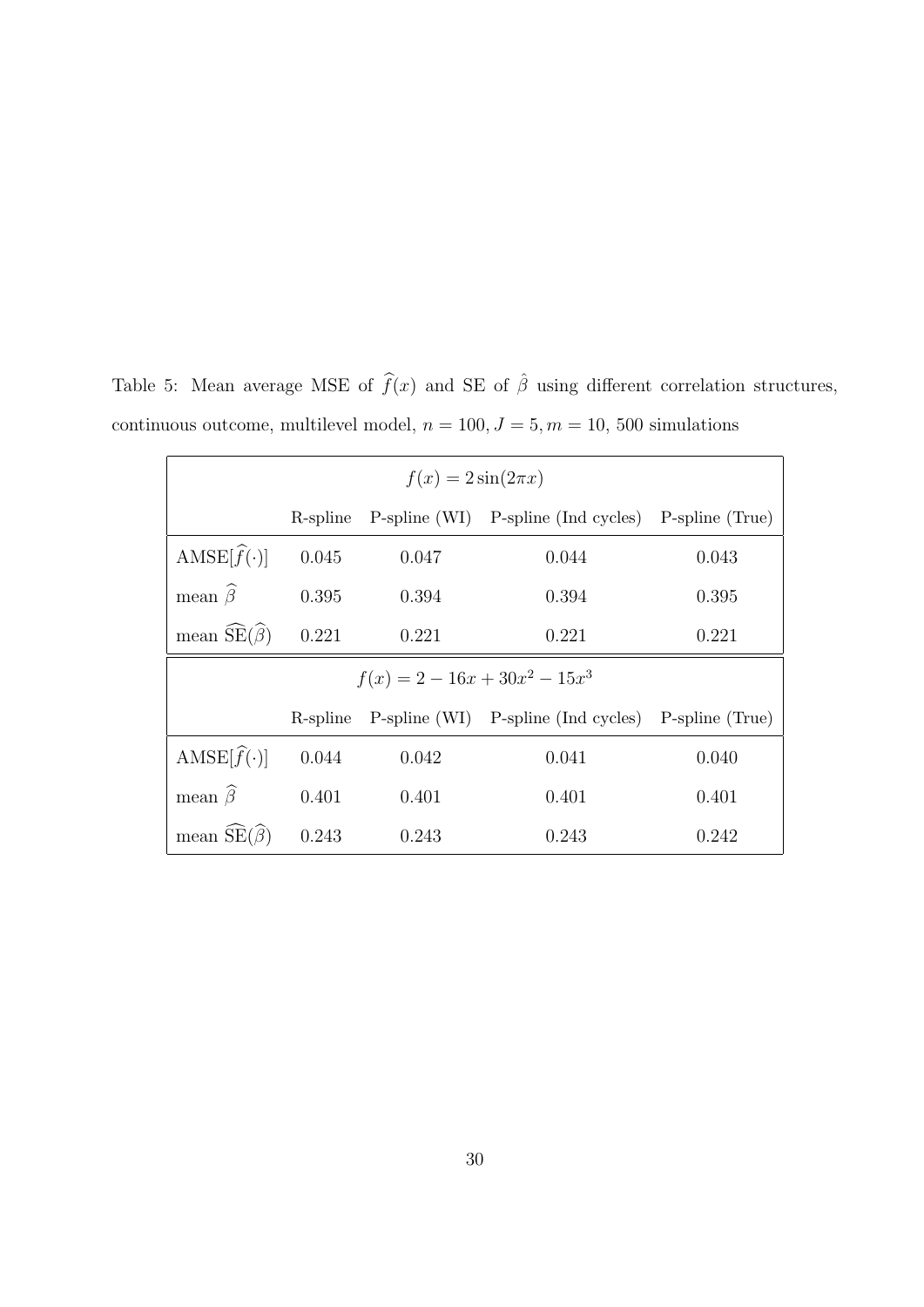Table 6: Pointwise standard deviation, continuous outcome, multilevel model, normal random error,  $n = 100, J = 5, m = 10, 500$  simulations

| $f(x) = 2\sin(x)$      |          |          |         |                                      |      |      |          |      |         |
|------------------------|----------|----------|---------|--------------------------------------|------|------|----------|------|---------|
| $\boldsymbol{x}$       | 0.1      | 0.2      | 0.3     | 0.4                                  | 0.5  | 0.6  | 0.7      | 0.8  | $0.9\,$ |
| Empirical (WI)         | 0.22     | 0.22     | 0.21    | 0.21                                 | 0.20 | 0.22 | 0.23     | 0.22 | 0.22    |
| Sandwich (WI)          | 0.21     | 0.21     | 0.21    | 0.21                                 | 0.21 | 0.21 | 0.21     | 0.21 | 0.21    |
| Empirical (Ind cycles) | 0.21     | 0.21     | 0.21    | 0.20                                 | 0.20 | 0.21 | 0.21     | 0.21 | 0.21    |
| Sandwich (Ind cycles)  | 0.21     | 0.21     | 0.21    | 0.21                                 | 0.21 | 0.21 | 0.21     | 0.21 | 0.21    |
| Empirical (True)       | 0.21     | 0.21     | 0.21    | 0.20                                 | 0.20 | 0.21 | 0.21     | 0.21 | 0.21    |
| Model-based (True)     | 0.21     | 0.21     | 0.21    | 0.21                                 | 0.21 | 0.21 | 0.21     | 0.21 | 0.21    |
| Sandwich (True)        | 0.20     | 0.20     | 0.20    | 0.20                                 | 0.20 | 0.20 | 0.20     | 0.20 | 0.20    |
|                        |          |          |         | $f(x) = 2 - 16x + 30x^{2} - 15x^{3}$ |      |      |          |      |         |
| $\boldsymbol{x}$       | 0.1      | $0.2\,$  | $0.3\,$ | 0.4                                  | 0.5  | 0.6  | 0.7      | 0.8  | 0.9     |
| Empirical (WI)         | 0.20     | 0.20     | 0.20    | 0.20                                 | 0.20 | 0.20 | 0.21     | 0.21 | 0.21    |
| Sandwich (WI)          | $0.21\,$ | 0.21     | 0.20    | 0.20                                 | 0.20 | 0.20 | 0.21     | 0.21 | 0.21    |
| Empirical (Ind cycles) | 0.20     | 0.20     | 0.20    | 0.20                                 | 0.20 | 0.20 | 0.20     | 0.21 | 0.20    |
| Sandwich (Ind cycles)  | 0.20     | 0.20     | 0.20    | 0.20                                 | 0.20 | 0.20 | $0.20\,$ | 0.20 | 0.20    |
| Empirical (True)       | 0.20     | 0.20     | 0.19    | 0.19                                 | 0.20 | 0.20 | 0.20     | 0.20 | 0.20    |
| Model-based (True)     | $0.21\,$ | $0.21\,$ | 0.21    | 0.21                                 | 0.21 | 0.21 | 0.21     | 0.21 | 0.21    |
| Sandwich (True)        | 0.20     | 0.20     | 0.20    | 0.20                                 | 0.20 | 0.20 | 0.20     | 0.20 | 0.20    |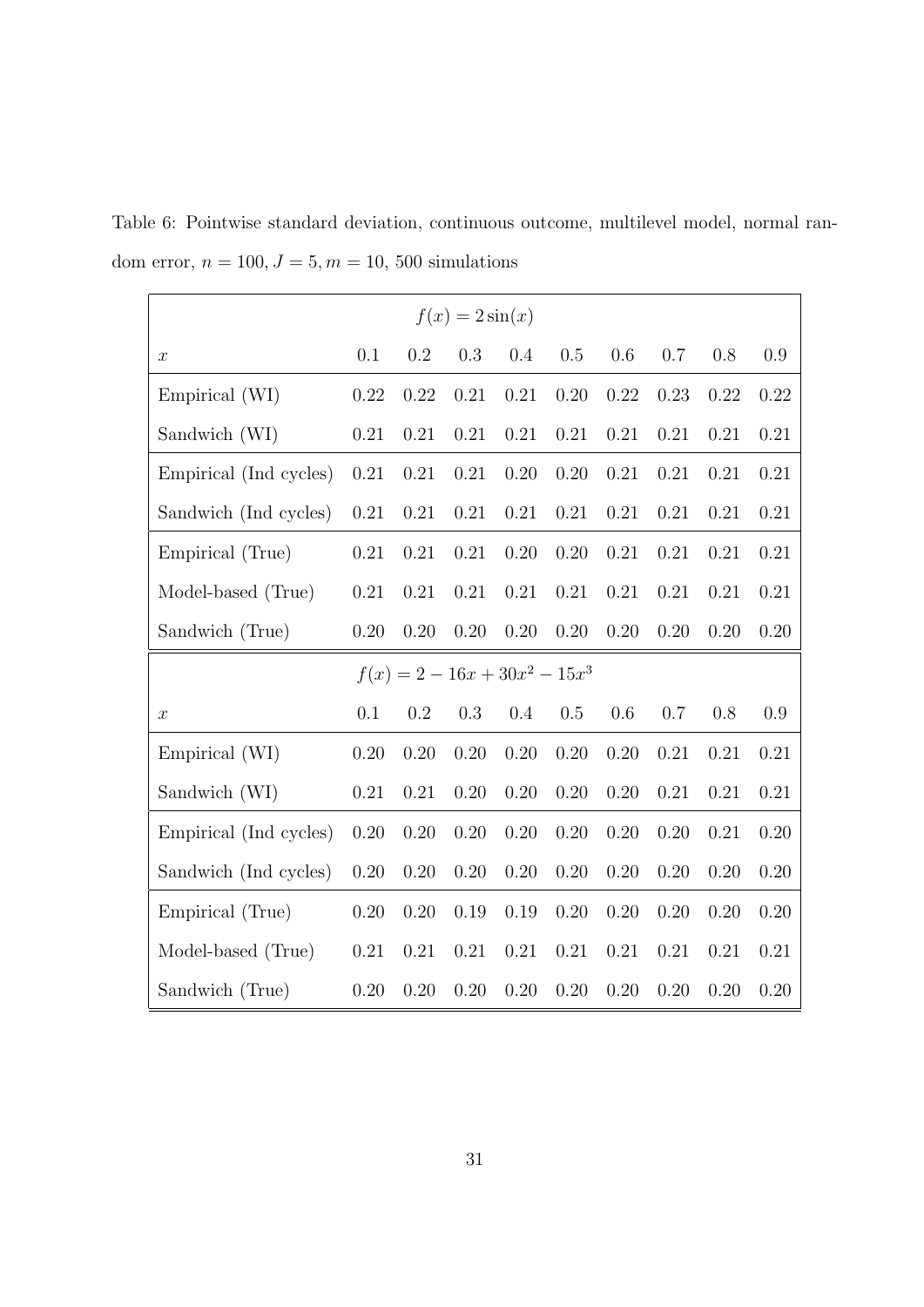| $f(x) = \sin(2\pi x)$                         |       |       |                                              |  |  |  |  |  |  |
|-----------------------------------------------|-------|-------|----------------------------------------------|--|--|--|--|--|--|
|                                               |       |       | R-spline P-spline (WI) P-spline (Ind cycles) |  |  |  |  |  |  |
| AMSE $[\hat{f}(\cdot)]$                       | 0.077 | 0.075 | 0.074                                        |  |  |  |  |  |  |
| mean $\widehat{\beta}$                        | 0.205 | 0.203 | 0.203                                        |  |  |  |  |  |  |
| mean $\widetilde{\text{SE}}(\widehat{\beta})$ | 0.428 | 0.426 | 0.425                                        |  |  |  |  |  |  |
| $f(x) = \exp(x) - 2$                          |       |       |                                              |  |  |  |  |  |  |
|                                               |       |       | R-spline P-spline (WI) P-spline (Ind cycles) |  |  |  |  |  |  |
| AMSE $[\widehat{f}(\cdot)]$                   | 0.075 | 0.073 | 0.071                                        |  |  |  |  |  |  |
| mean $\widehat{\beta}$                        | 0.191 | 0.191 | 0.191                                        |  |  |  |  |  |  |
| mean $SE(\beta)$                              | 0.434 | 0.436 | 0.433                                        |  |  |  |  |  |  |

Table 7: Mean average MSE of  $\widehat{f}(x)$  and SE of  $\widehat{\beta}$  using different correlation structures, binary outcome, multilevel model,  $n = 100, J = 5, m = 10, 500$  simulations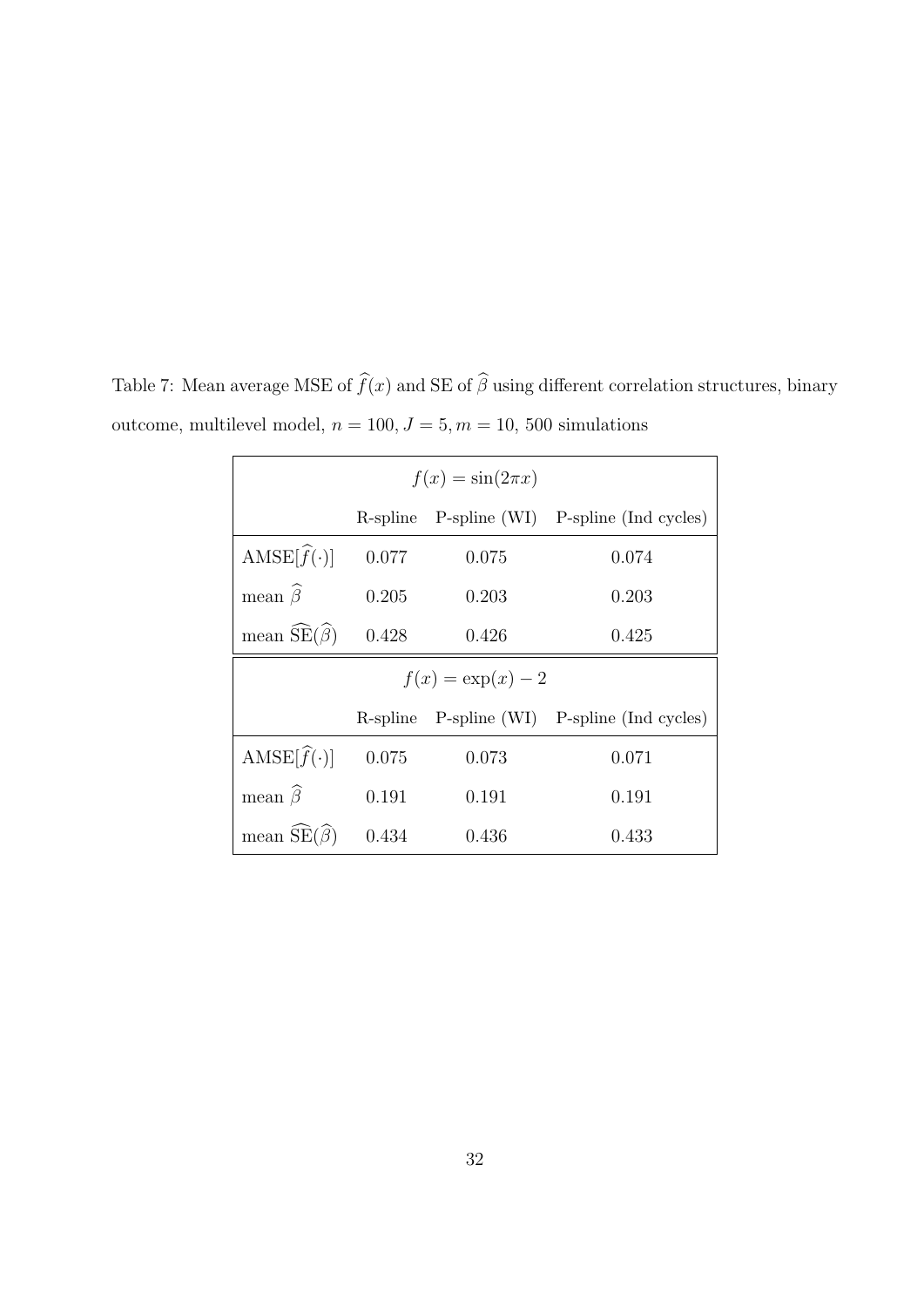| $f(x) = \sin(2\pi x)$                                    |      |             |                      |                      |      |               |      |      |      |
|----------------------------------------------------------|------|-------------|----------------------|----------------------|------|---------------|------|------|------|
| $\mathcal{X}$                                            | 0.1  | 0.2         | 0.3                  | $0.4\,$              |      | $0.5$ 0.6 0.7 |      | 0.8  | 0.9  |
| Empirical (WI)                                           | 0.27 | 0.27        |                      | $0.27$ 0.26          | 0.26 | 0.27          | 0.27 | 0.27 | 0.27 |
| Sandwich (WI)                                            | 0.26 | 0.26        | 0.25                 | 0.25                 | 0.25 | 0.25          | 0.25 | 0.25 | 0.26 |
| Empirical (Ind cycles)                                   |      | $0.27$ 0.27 | $0.27$ 0.26          |                      | 0.26 | 0.26          | 0.26 | 0.27 | 0.27 |
| Sandwich (Ind cycles) 0.25 0.25 0.25 0.24 0.24 0.24 0.25 |      |             |                      |                      |      |               |      | 0.25 | 0.25 |
|                                                          |      |             | $f(x) = \exp(x) - 2$ |                      |      |               |      |      |      |
| $\boldsymbol{x}$                                         | 0.1  | 0.2         | 0.3                  | 0.4                  |      | $0.5$ 0.6 0.7 |      | 0.8  | 0.9  |
| Empirical (WI)                                           | 0.26 | 0.26        | 0.25                 | 0.25                 | 0.26 | 0.26          | 0.26 | 0.26 | 0.26 |
| Sandwich (WI)                                            | 0.25 | 0.25        |                      | $0.24$ $0.24$ $0.24$ |      | 0.24          | 0.24 | 0.24 | 0.25 |
| Empirical (Ind cycles)                                   | 0.26 | 0.26        | $0.24$ 0.25          |                      | 0.25 | 0.25          | 0.25 | 0.25 | 0.25 |
| Sandwich (Ind cycles)                                    | 0.25 | 0.24        | $0.24$ 0.24          |                      | 0.23 | 0.23          | 0.23 | 0.24 | 0.25 |

Table 8: Pointwise standard deviation, binary outcome, multilevel model,  $n = 100, J =$  $5, m = 10, 500$  simulations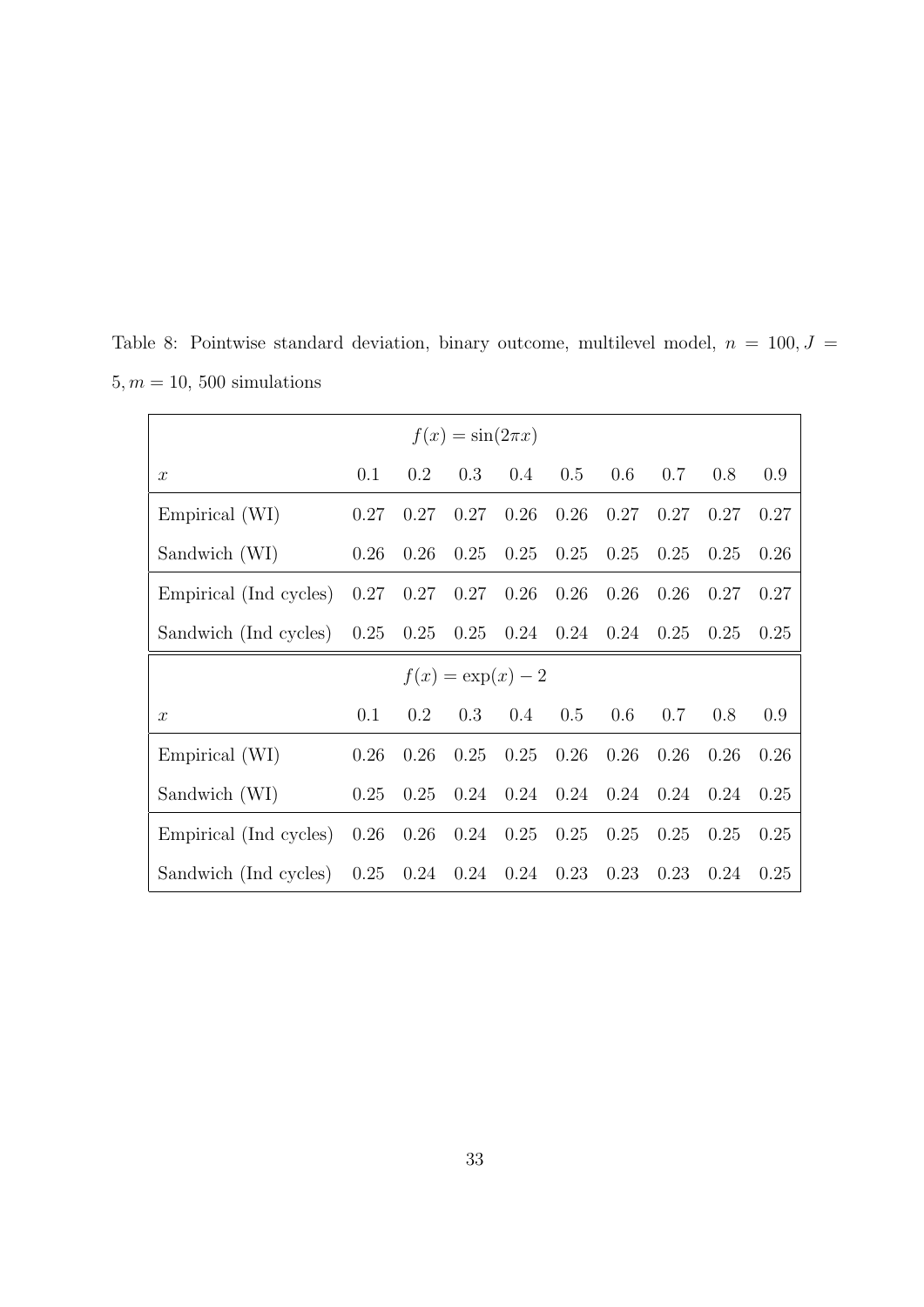

Figure 1: Scatterplot of the MAP versus time measured on a subject during four treatment cycles. Dots: observed MAP; Solid line: local polynomial smoothing using observed MAP in a cycle. Time is centered at administration of Nimodipine, so that negative values are before using the medication and positive values are after using the medication.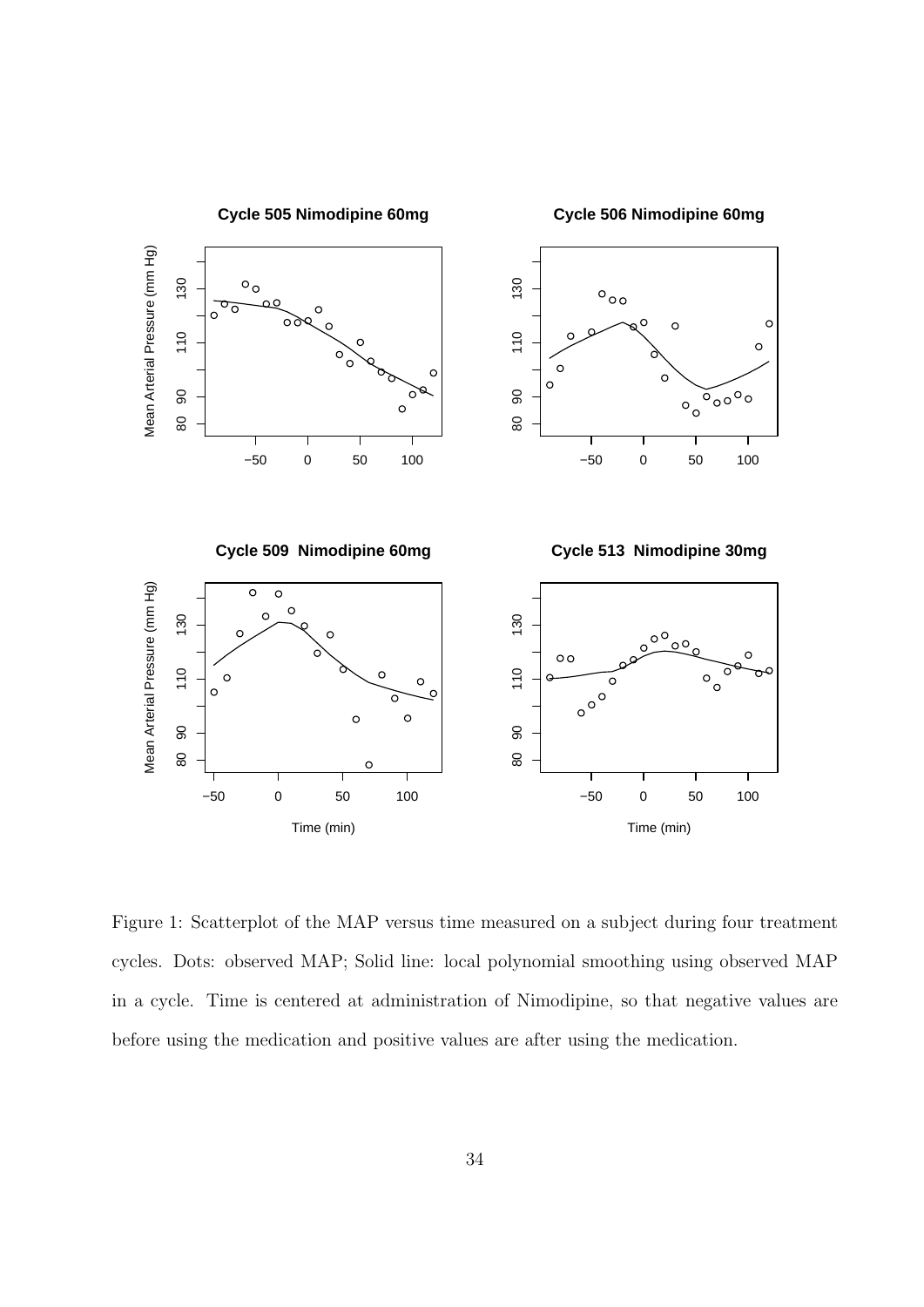

Figure 2: Estimated effect of Nimodipine on MAP and its 95% pointwise confidence band. Upper panel: sample average at each time point. Lower left: assuming independence between cycles. Lower right: using a working two-way ANOVA model based correlation structure.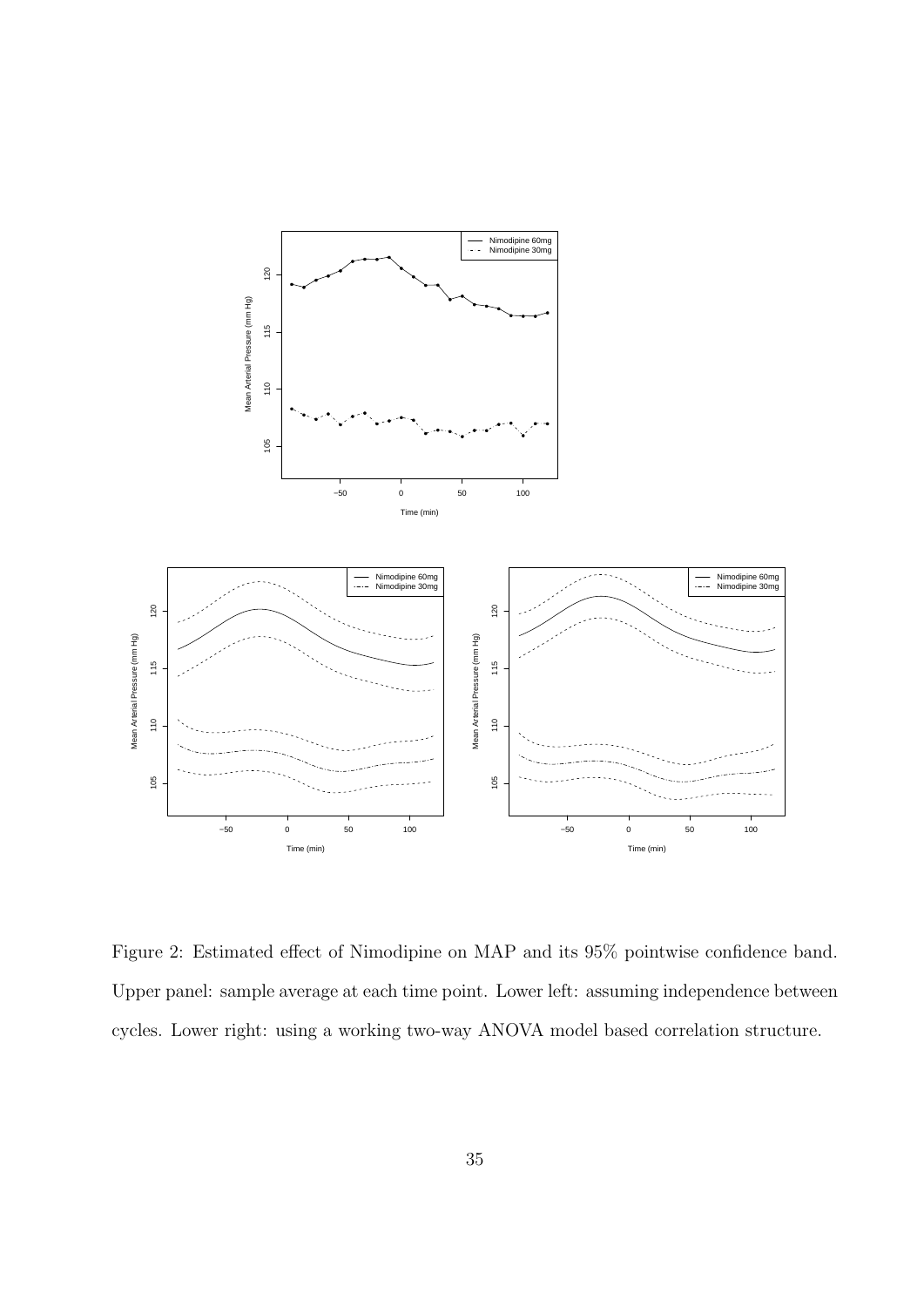

Figure 3: Estimated differences  $\widehat{\mu}(t) - \widehat{\mu}(0)$  and  $\widehat{f}(t) - \widehat{f}(0)$  for MAP, with  $\widehat{\mu}(t) = \widehat{f}(t) + \widehat{\beta}(t)$ . Left panel: the low dose group; Right panel: the high dose group. The solid lines are the estimated curves and the dotted lines are associated the 95% pointwise confidence bands.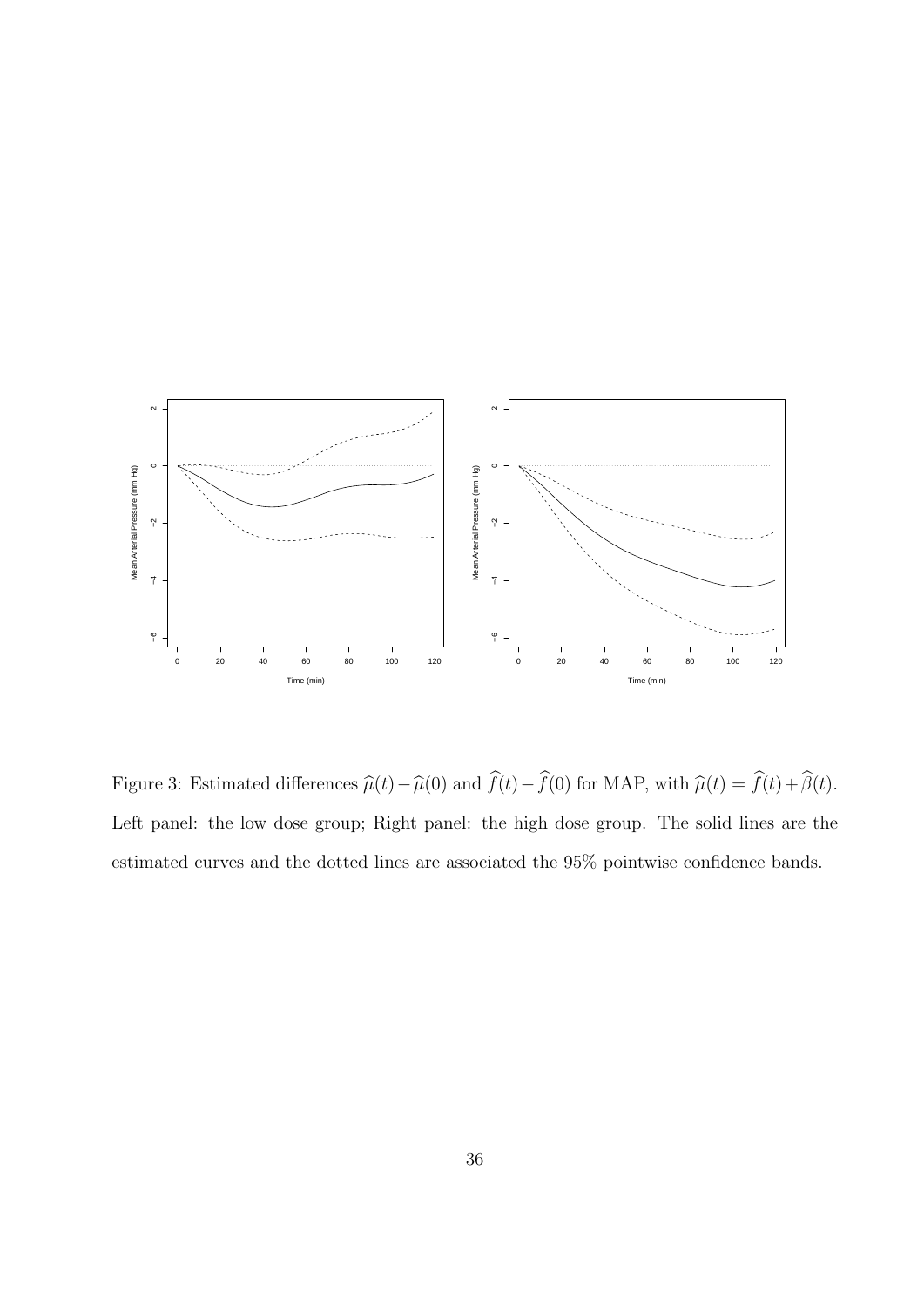

Figure 4: Estimated effect of Nimodipine on being at risk of cerebral autoregulation loss. Left panel: the low dose group. Right panel: the high dose group. The solid lines are the estimated curves and the dotted lines are associated the 95% pointwise confidence bands.